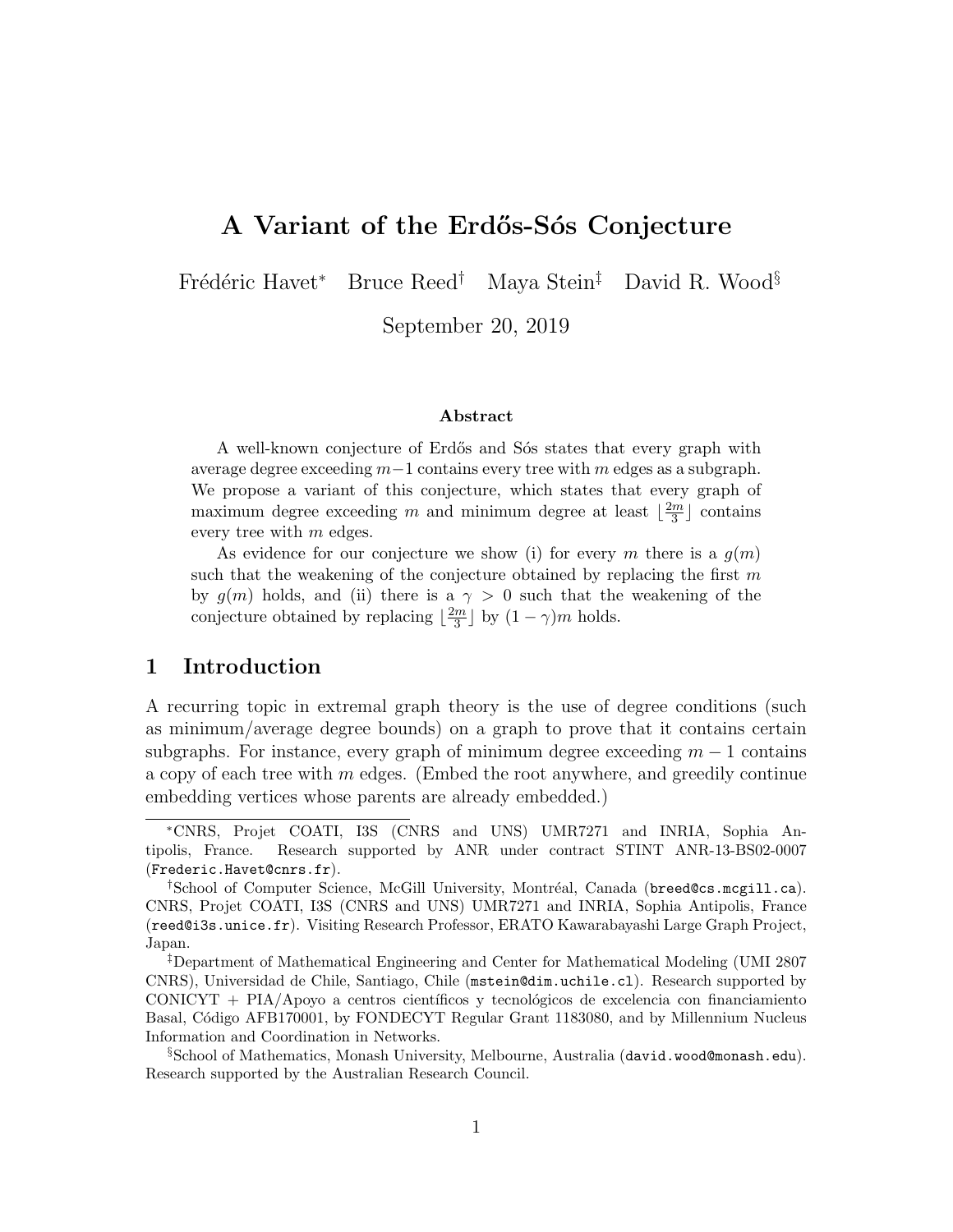In 1963, Erdős and Sós conjectured the following strengthening of this fact: if a graph has *average* degree exceeding *m −* 1 then it contains every tree with *m* edges as a subgraph. Their conjecture has attracted a fair amount of attention over the last decades. Partial solutions are given in [BD96, Hax01, SW97], and in the early 1990's, Ajtai, Komlós, Simonovits and Szemerédi announced a proof of this result for sufficiently large  $m$ . In order to see that the Erdős-Sós conjecture is best possible, observe that no  $(m-1)$ -regular graph contains the star  $K_{1,m}$  as a subgraph. Alternatively, consider a graph that consists of several disjoint copies of the complete graph  $K_m$ ; this graph contains no tree with  $m$  edges as a subgraph.

The related Loebl-Komlós-Sós conjecture from 1995 [EFLS95] states that if a graph has median degree at least *m* then it contains every tree with *m* edges as a subgraph. This conjecture had also received considerable attention [AKS95, Coo09,  $HP15, PS12, Zha11$ , and recently, an approximate version was shown in  $[HKP+17a,$ HKP<sup>+</sup>17b, HKP<sup>+</sup>17c, HKP<sup>+</sup>17d] (see also [HPS<sup>+</sup>15]). Note that the examples above demonstrate that the Loebl-Komlós-Sós conjecture is tight as well.

In this paper we propose a new conjecture for tree embeddings under degree assumptions. We consider the minimum and maximum degrees rather than the average or median degrees.

#### **Conjecture 1.1** *If a graph has maximum degree at least m and minimum degree at least*  $\frac{2m}{3}$  $\frac{m}{3}$  then it contains every tree with  $m$  edges as a subgraph.

We remark that every graph of average degree exceeding  $m-1$  has a subgraph of minimum degree at least  $\frac{m}{2}$ . Thus, replacing  $\lfloor \frac{2m}{3} \rfloor$  $\frac{2m}{3}$  by  $\frac{m}{2}$  in our conjecture would give a strengthening of the Erd˝os-S´os conjecture. However, two simple examples show that the value  $\frac{2m}{3}$  $\frac{m}{3}$  here is best possible. In both examples we consider the tree T with  $3k+1$  vertices obtained from three stars on k vertices by adding a new vertex *v* adjacent to their centers. In the first example, *G* is the graph obtained from two copies of *K*2*k−*<sup>1</sup> by adding a universal vertex. In the second example, *G* is the graph obtained by adding a universal vertex to  $K_{2k-2,2k-2}$ .

Nevertheless, focussing on the minimum degree of the graphs in question, could be an effective technique for approaching the Erdős-Sós conjecture. Indeed, it might be possible to prove a natural common generalization of Conjecture 1.1 and the Erdős-Sós Conjecture which makes no mention of the average degree.

Note that Conjecture 1.1 holds for paths (even with the weaker bound of *<sup>m</sup>* 2 on the minimum degree), because of the well-known Dirac-type result that every connected graph *G* of minimum degree  $\delta(G)$  has a path on min $\{2\delta(G) + 1, |V(G)|\}$ vertices. It also holds for trees with many leaves (see below).

As further evidence for Conjecture 1.1, we prove the following two weakenings.

**Theorem 1.2** *There is a function g such that if a graph has maximum degree at least*  $g(m)$  *and minimum degree at least*  $\left\lfloor \frac{2m}{3} \right\rfloor$  $\frac{m}{3}$  then it contains every tree T with m *edges as a subgraph.*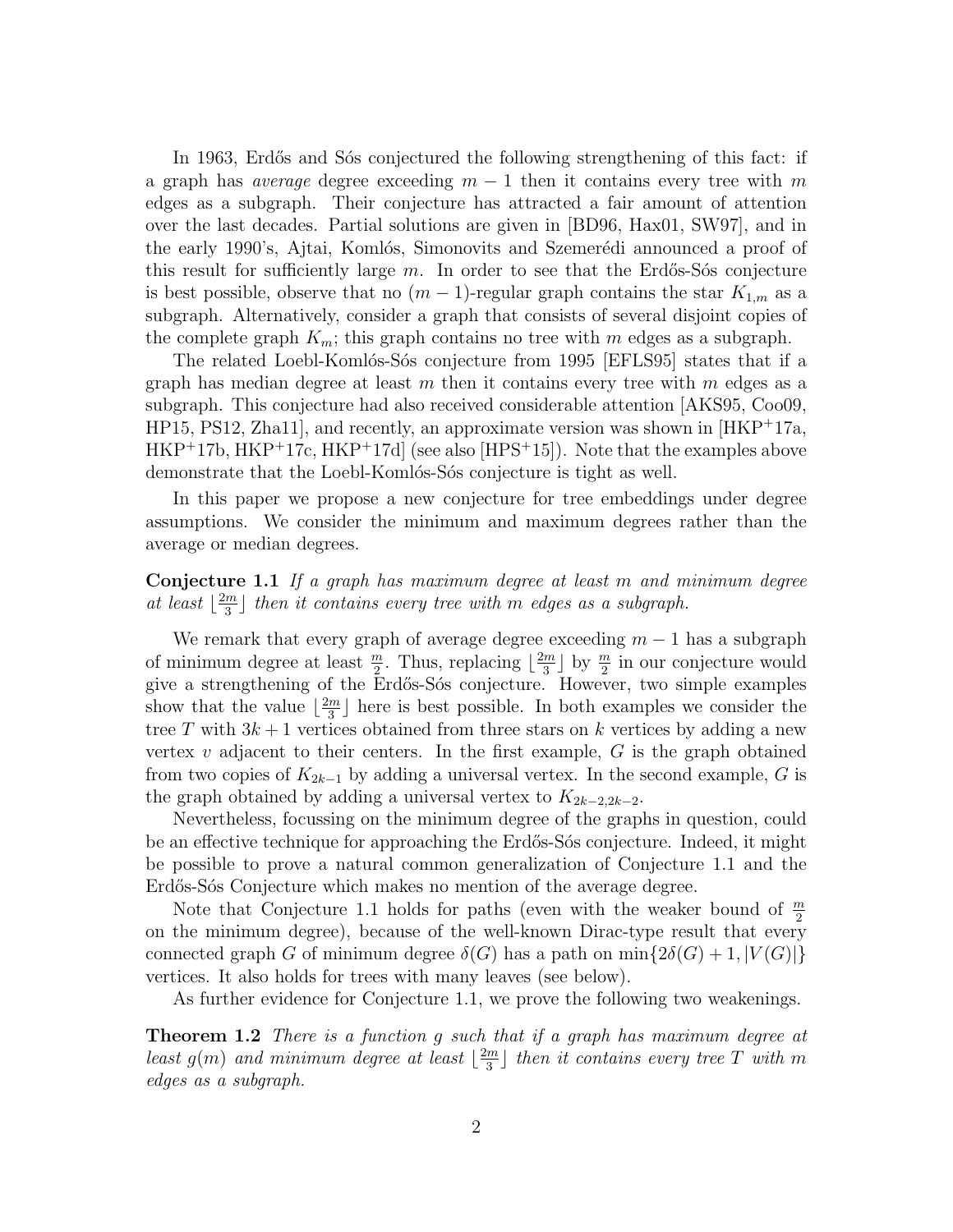**Theorem 1.3** *There is a γ >* 0 *such that if a graph has maximum degree at least m and minimum degree at least*  $(1 - \gamma)m$  *then it contains every tree T with m edges as a subgraph.*

After proving some useful results on trees in Section 2, we prove Theorem 1.2 in Section 3 and Theorem 1.3 in Section 4. While the proof of the first theorem is not very hard, the proof of the second theorem is much more complicated. We dedicate the remainder of the introduction to a sketch of some of the ideas used in both our proofs. For a more detailed sketch of the proof of Theorem 1.3 we refer the reader to the beginning of Section 4.

Let us start with an easy observation that involves trees having a vertex *s* that is adjacent to many leaves. We can embed *s* in a maximum-degree vertex *f*(*s*) of the host graph, and then embed the rest of the tree, except for the leaves adjacent to *s*, in a greedy fashion. Finally, we embed the leaves at *s*, exploiting the large degree of *f*(*s*). Note that this procedure gives a proof of both our theorems, and of Conjecture 1.1, for all trees that contain a vertex adjacent to at least  $\lceil \frac{m}{3} \rceil$  $\frac{m}{3}$  leaves. It also proves Theorem 1.3 for all trees that contain a vertex adjacent to at least  $\lceil \gamma m \rceil$ leaves. In particular, this proves the conjecture and Theorem 1.2 for trees having a vertex of degree at least  $\lceil \frac{2m}{3} \rceil$  $\frac{m}{3}$ , and Theorem 1.3 for trees having a vertex of degree at least  $\lceil \frac{(1+\gamma)m}{2} \rceil$  $\frac{\gamma}{2}$ <sup>2</sup>.

The proof of both of our theorems for the remaining trees splits into two cases depending on whether or not the host graph *G* has a small dense subgraph. To illuminate why small dense subgraphs are important let us now prove the conjecture for host graphs which do not contain any connected subgraphs with *m* + 1 vertices having average degree at least 2, that is, host graphs of girth at least  $m + 2$ . If we greedily embed a tree with *m* edges in such a graph by embedding the vertices in breadth-first order, treating all the children of each vertex as a consecutive block, we see that for every non-root vertex *s* we have embedded, the girth condition ensures that its image  $f(s)$  is adjacent to the image of exactly one vertex of the tree (namely the parent of *s*). Since *s* has degree at most  $\frac{2m}{3}$  $\frac{m}{3}$ , we will be able to embed its children into the unoccupied neighbours of  $f(s)$ . So the greedy embedding strategy succeeds in graphs of girth at least  $m + 2$ .

Without the girth condition imposed in the illustrating example in the previous paragraph, but still assuming that our graph is relatively sparse and has no dense subgraphs (this is the first of the two cases mentioned above), we can still show that only a few vertices have many occupied neighbours. Our approach in this case is to try and stay away from these vertices when embedding the rest of the graph. In order to do so, we exploit the well known fact (see Section 2) that every tree *T* with *m* edges has a vertex *z* such that at most one component of *T − z* has more than a third of the vertices of *T*, and if such a component exists, it has at most two thirds of the vertices of *T*. The same is true replacing 'a third' with  $\gamma$  and 'two thirds'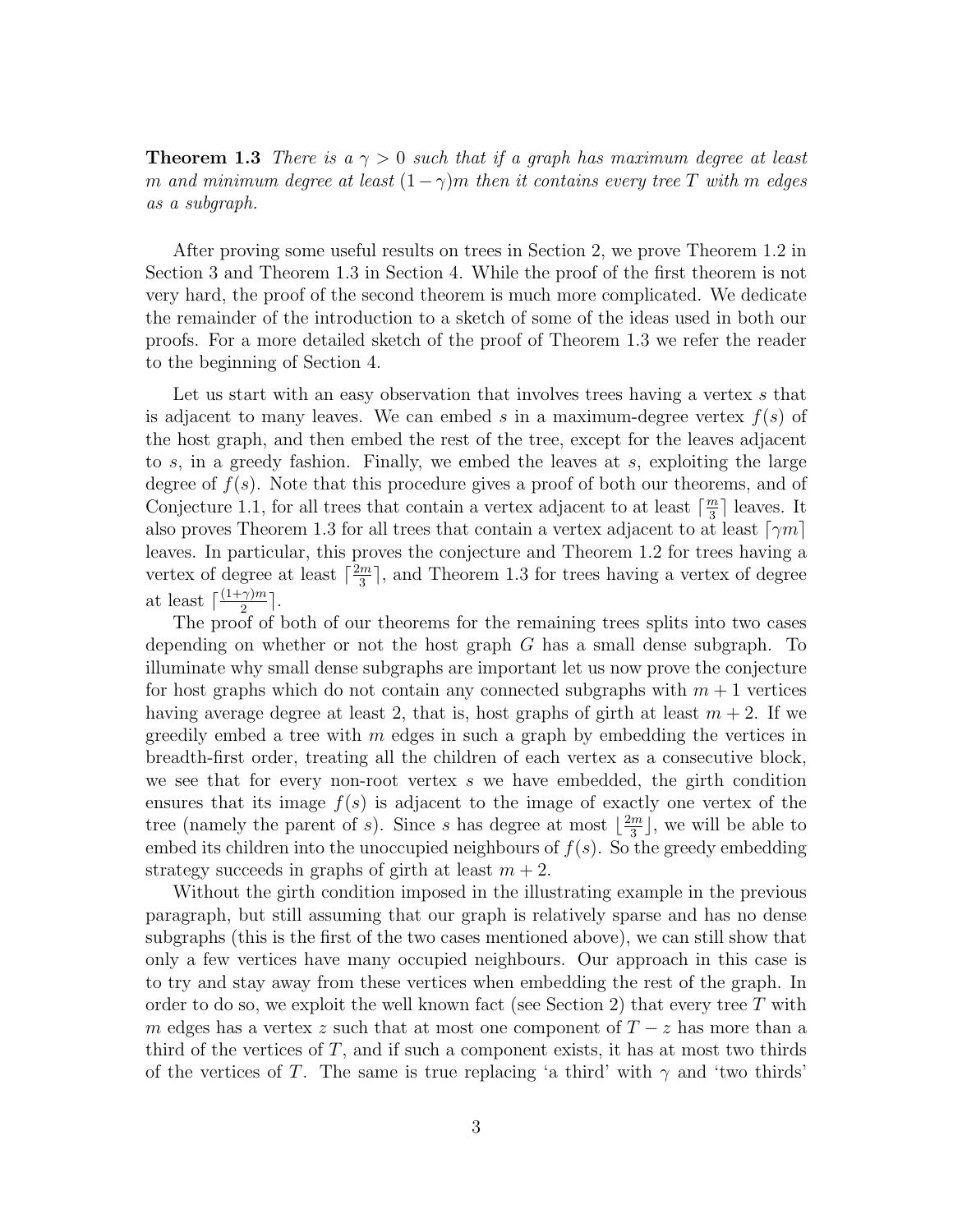with  $1 - \gamma$ . This means that we can split the components of  $T - z$  conveniently into two sets, such that the one containing more vertices can be embedded greedily using the minimum degree of the host graph, while embedding *z* into a maximum degree vertex. Now, for embedding the remaining vertices we need to stay away from the occupied vertices. In proving Theorem 1.2 this is relatively easy to do because  $f(z)$  has huge degree, and so we have a lot of flexibility when placing the neighbours of *z*. In proving Theorem 1.3,  $f(z)$  may only have *m* neighbours which makes things harder. In this case we need to be more careful during the first phase of the embedding. Here, the higher minimum degree comes in handy.

Turning to graphs with small dense subgraphs (the second case mentioned above), we only discuss the proof of Theorem 1.3 here, as the approach taken in the proof of Theorem 1.2 is fairly straightforward. In that proof, we focus on the densest subgraphs of the host graph with at most  $m+1$  vertices. For every such maximumdensity subgraph *H*, if *H* has minimum degree *d* then every vertex outside of *H* sees at most  $d+1$  vertices of H. Furthermore, because H is small and dense it turns out that we can embed trees with significantly more than *d* vertices in *H*.

So we can often embed significantly more than  $d + \varepsilon m$  vertices of the tree in *H* and just slightly less than  $(1-\varepsilon)m-d$  in  $G-H$  which has minimum degree at least  $(1 - \varepsilon)m - d - 1$ . In order to do so, we split the tree T, by determining a cutvertex *z*, and grouping the components of  $T - z$  into two sets of components,  $C_1$  and  $C_2$ , whose sizes fit well with our embedding plans.

There are some further complications: we need to consider some extensions of these small dense graphs, some dense bipartite graphs, and a partition of the graph into such dense pieces. For more on these difficulties, see Section 4. We hope our description here is enough to give a flavour of the proof.

Finally, we mention that recent work [RS19a, RS19b] has partially confirmed Conjecture 1.1.

# **2 Some Properties of Trees**

In this section we prove some useful results on trees. Our first aim is to find a relatively large stable set whose vertices have degree at most 2 in the tree. The small degree of the vertices in this set means that when embedding into a small dense subgraph  $H$ , we will be able to embed them last, after (carefully) embedding the rest of the vertices, thereby embedding many more than  $\delta(H)$  vertices into H.

**Lemma 2.1** *Every rooted tree*  $T$  *with at least two vertices contains a stable set*  $S_T$ *of size*  $\lceil |V(T)|/6 \rceil$  *not containing the root such that:* 

- *(a) every vertex in S<sup>T</sup> is a leaf, or a vertex of degree* 2 *whose parent is also a non-root vertex of degree* 2*, and*
- *(b) no child of a vertex in*  $S_T$  *is the parent of some other vertex of*  $S_T$ *.*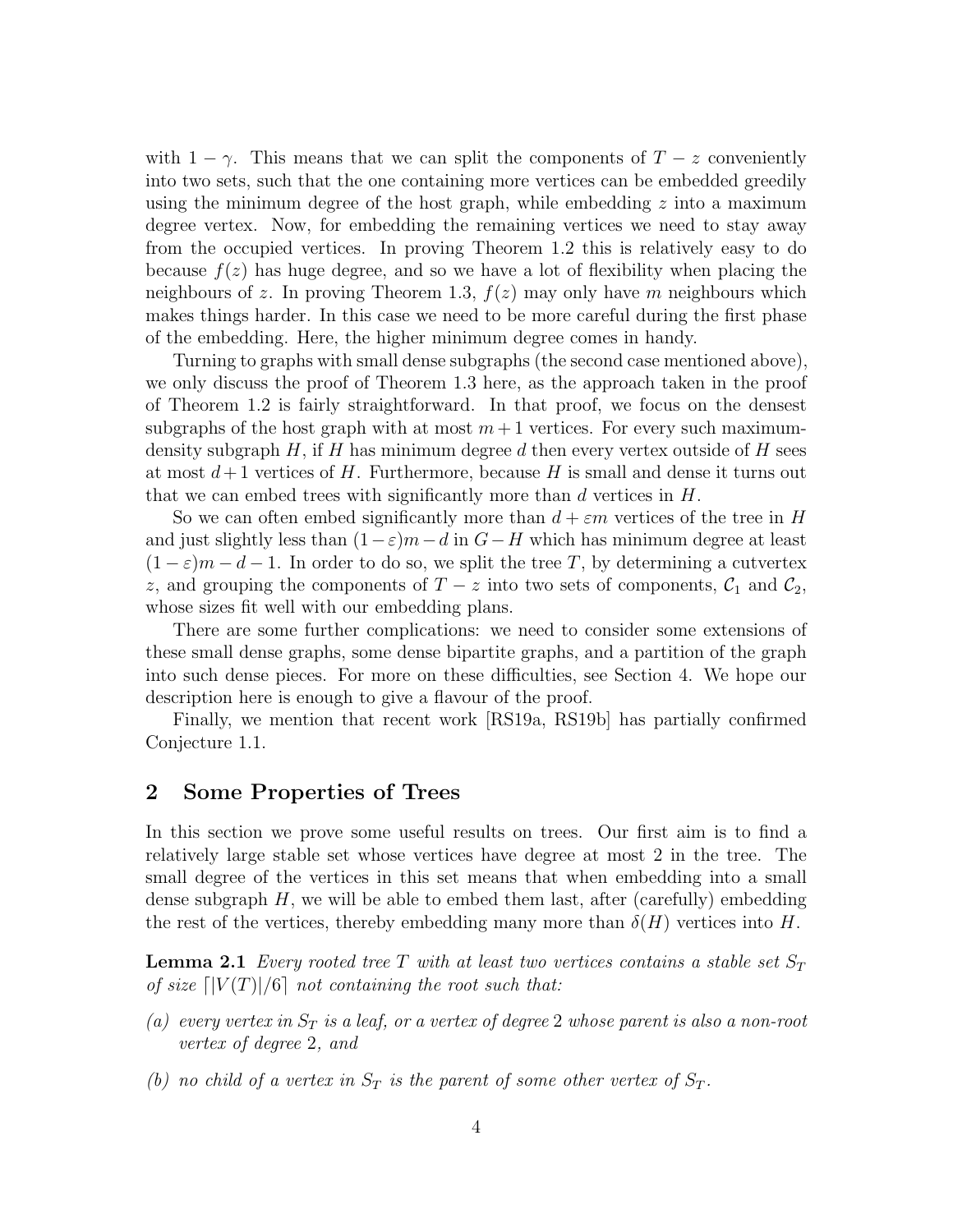**Proof.** Letting  $\ell$  be the number of non-root leaves of T, we see that removing the root of *T* and all vertices of degree greater than 2 in *T* splits the non-root vertices of degree 1 and 2 in *T* into fewer than 2*ℓ* paths of with total number of vertices at least  $|V(T)| - \ell$ . We can put every third vertex within each of these paths into  $S_T$ , as long as we start with the second from the root. We can thereby ensure that  $|S_T| \ge (|V(T)| - 3\ell)/3$ . On the other hand, we can simply put all the non-root leaves of *T* into  $S_T$ , so  $|S_T| \geq \ell$ . The result follows.  $\Box$ 

Also, it turns out that matchings in the tree we wish to embed can be useful when embedding into a dense subgraph. This is because we can embed matched vertices one right after the other, that way their embedding happens under almost identical circumstances (with respect to the 'used' or 'unused' parts of the host graph). In addition, for the first vertex of a matching edge we can choose an image with high degree into some set we wish to use for the second vertex.

**Lemma 2.2** For every tree *T*, and every  $1 \leq \ell \leq |V(T)|/2$ , either *T* contains at *least*  $|V(T)| - 2\ell + 2$  *leaves, or for every vertex v of T, there is a subtree of T with* 2*ℓ vertices which contains v and has a perfect matching.*

**Proof.** Consider a maximum subtree *T ′* of *T* containing *v* which has a perfect matching. If some component of  $T - T'$  has at least two vertices, then adding two adjacent vertices of this component to  $T'$ , including the one joined to  $T'$  by an edge, contradicts the maximality of *T'*. So all vertices in  $V(T - T')$  are leaves, and since  $|V(T')|$  is even, the result follows.  $\perp$ 

Finally, we prove a much used observation that allows us to split the tree into subtrees whose sizes we can control.

**Observation 2.3** *Let T be a tree on t vertices.*

- *(a) There is*  $z \in V(T)$  *such that every component of*  $T − z$  *has*  $t/2$  *or fewer vertices.*
- *(b)* For any  $t' < \frac{t}{2}$  $\frac{t}{2}$ *, either every component of*  $T - z$  *has fewer than*  $t'$  *vertices or there is a vertex*  $v_{t'}$  *of*  $T - z$  *such that the component of*  $T - v_{t'}$  *containing z has at most*  $t - t'$  *vertices and every other component has fewer than*  $t'$  *vertices.*

**Proof.** For (a), we root the tree and let *z* be the vertex furthest from the root such that the subtree formed by *z* and its descendants contains at least half the vertices.

For (b), we can assume there is a component  $C_1$  of  $T-z$  having at least  $t'$ vertices. We root the tree at *z* and let  $v_{t'}$  be the vertex furthest from *z* in  $C_1$  such that the subtree formed by  $v_{t'}$  and its descendants contains at least  $t'$  vertices.

A *separator* for a tree *T* on *t* vertices is a vertex *z* such that each component of *T* − *z* has at most  $t/2$  vertices. Note that the choice of such a *z* is unique or there are two such choices which are endpoints of an edge *e* such that each component of *T − e* contains *t/*2 vertices.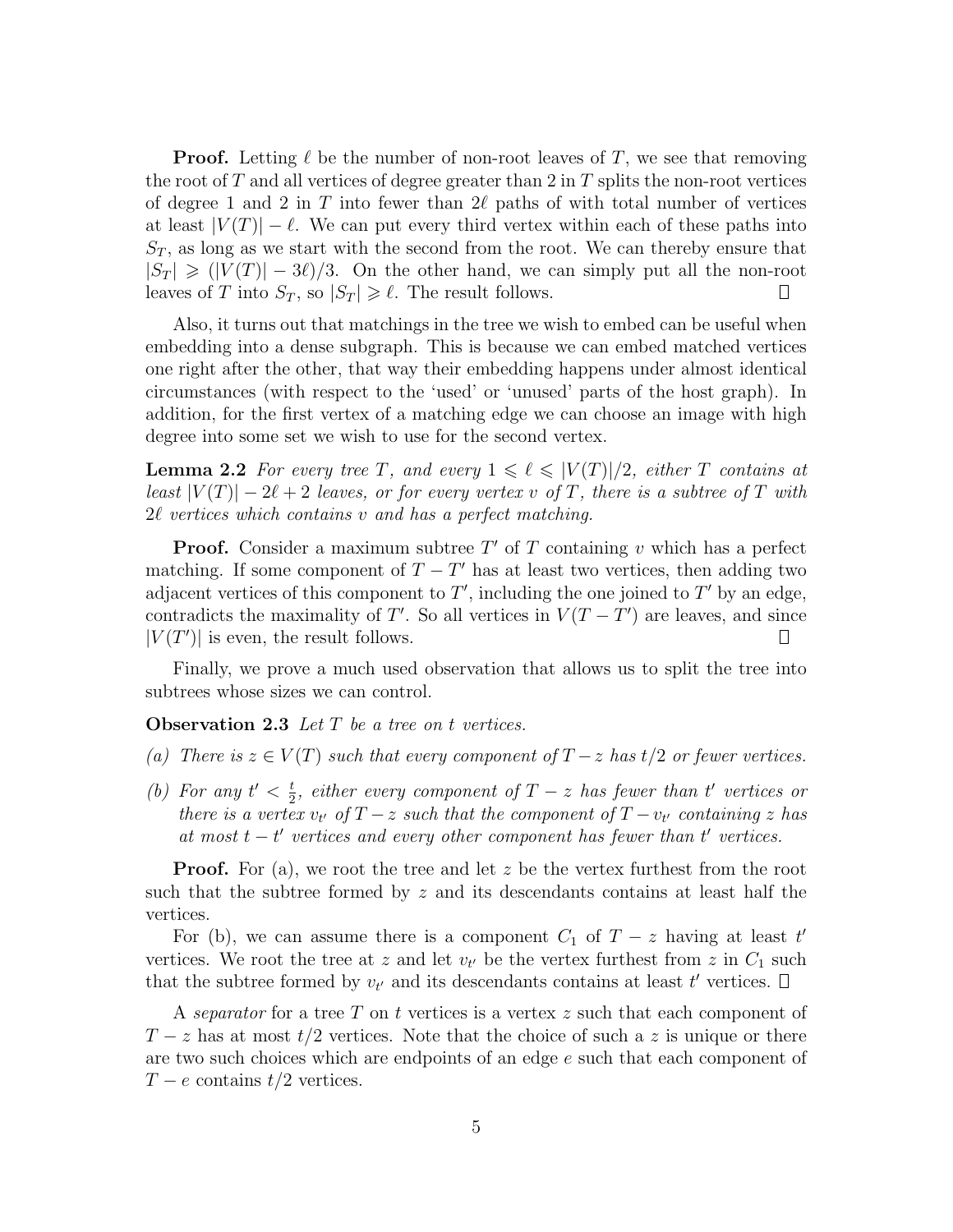# **3 The Proof of Theorem 1.2**

Define  $g(m) := (m+1)^{2m+6} + 1$  and consider a counterexample  $(m, G)$  minimizing  $|E(G)|$ . Let *v* be a vertex of *G* of degree  $g(m)$  and note that minimality implies that if *uw* is an edge of  $G - v$  then one of *u* or *w* has degree  $\left\lfloor \frac{2m}{3} \right\rfloor$  $\left[\frac{m}{3}\right]$ . Let  $t=m+1$ and let  $t' = m - \lfloor \frac{2m}{3} \rfloor$ . We assume  $t \geq 3$  (otherwise the proof is easy). We split the proof into two cases as follows.

**Case 1:** *G* contains a  $K_{t^3,t'}$ .

Let *A* be the smaller side of this complete bipartite graph and let *B* be the larger side. Minimality implies that every vertex in *B* has degree  $\frac{2m}{3}$  $\frac{m}{3}$ .

Thus, for any vertex *b* of *B*, there are fewer than  $t^2$  vertices of *B* which are adjacent to *b* or have a common neighbour with *b* which has degree at most *t*. So, we can choose a stable subset  $B'$  of  $t$  vertices of  $B$ , such that no vertex of degree less than *t* sees two vertices of *B′* .

We take any subtree of *T* with  $2t' + 1$  vertices and embed it in  $A \cup B'$  using more vertices of *B′* than of *A*. We can now greedily complete the embedding, since by the choice of *B′* , every (used or unused) vertex of degree less than *t* has degree at least  $\lfloor 2m/3 \rfloor - 1 = m - (t' + 1)$  into  $G - B'$ , while at least  $t' + 1$  vertices are already embedded into *B′* .

**Case 2:** *G* contains no  $K_{t^3,t'}$ .

Note that in this case, for any subset *S* of *V* that contains at least *t ′* vertices, we have

less than 
$$
t^3 \binom{|S|}{t'}
$$
 vertices of *G* see *t'* or more vertices of *S*. (1)

Applying Observation 2.3 with our chosen value of *t ′* , we see that there is a vertex *w* of *T* such that no component of  $T - w$  has more than  $\frac{2m}{3}$  vertices, and all but the largest component have fewer than *t ′* vertices.

We embed *w* into *v*. We greedily embed the largest component of  $T - w$  into  $G$ . We then embed the remaining components of  $T - w$ , which have size at most  $t' - 1$ . Whenever we come to embed such a component *K*, we proceed as follows.

Let  $A_0$  be the set of vertices into which we have already embedded a vertex of T (before starting to embed *K*). Successively, for  $i = 1, \ldots, t'$ , let  $A_i \subseteq V(G) - \bigcup_{j < i} A_j$ consist of all those vertices that have degree less than  $t' - 1$  in  $G - \bigcup_{j < i} A_j$ . Note that  $A_0, \ldots, A_{t'}$  are pairwise disjoint.

Now, each vertex of  $A_1$  has degree at least  $\lfloor 2m/3 \rfloor - (t'-2) \geq t'$  into  $A_0$ . Hence, we can use (1) to see that

$$
|A_1| \leq t^3 \binom{|A_0|}{t'}.
$$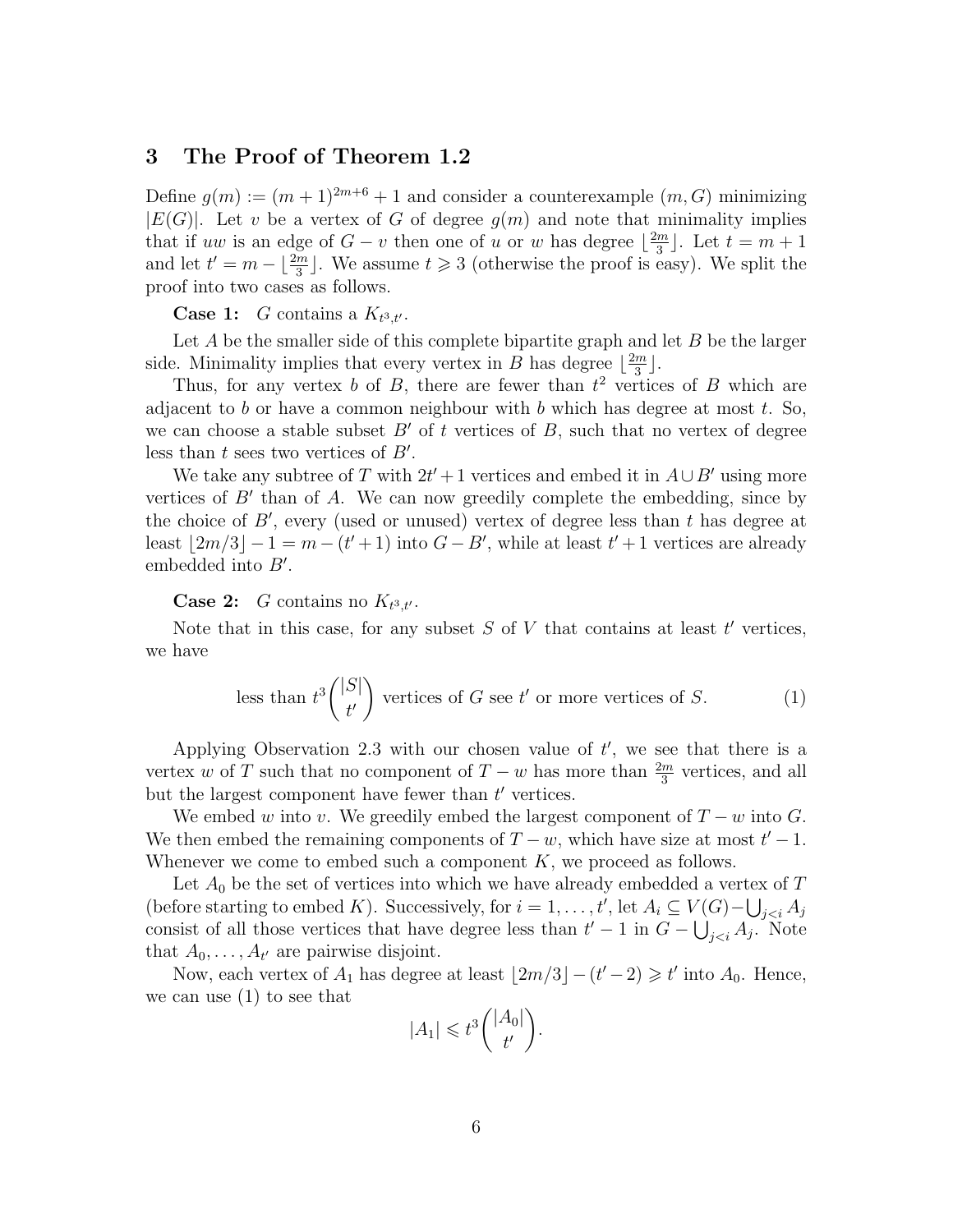For  $i \geq 2$ , note that if  $v \in A_i$ , then (since  $v \notin A_{i-1}$ ), we know that  $v$  has a neighbour in  $A_{i-1}$ . So for  $i \ge 2$ , the definition of  $A_{i-1}$  gives that  $|A_i| \le (t'-2)|A_{i-1}|$ . Therefore,

$$
\left|\bigcup_{i=0}^{t'} A_i\right| \leqslant \sum_{i=0}^{t'} (t'-2)^i t^3 \binom{\left|A_0\right|}{t'} \leqslant t^{2t+4}.
$$

So, since  $g(m) > t^{2t+4}$ , there is a neighbour of *v* outside of  $\bigcup_{i=0}^{t'} A_i$  in which we can embed the neighbour *x* of *w* in *K*. We now use the degree condition on the sets *A<sup>i</sup>* to greedily embed *K* levelwise, allowing each level *j* (that is, the *j*th neighbourhood of *x*) to use vertices in  $G - \bigcup_{i=0}^{t'-j} A_i$ . This way we ensure that  $A_0$  is not used for our embedding of *K*.

Iterating this process for each yet unembedded component of  $T - w$  proves Theorem 1.2.

## **4 The Proof of Theorem 1.3**

Let us start by giving an overview of our proof. Our proof has five parts. In the first part, in Subsection 4.1, we show that if all the subgraphs of the host graph *G* with at most  $m+1$  vertices are really sparse, then we can find the desired embedding (this is done in Lemma 4.1). Thus we can assume that *G* has a subgraph of size at most  $m+1$  that is reasonably dense, i.e. has average degree linear in  $m$ .

In Subsection 4.4, we show how to use such a subgraph. If we cannot find the desired embedding of *T*, then we find a very dense subgraph *H* of *G*. More precisely, either *H* has at most  $m + 1$  vertices, and is almost complete, in the sense that at every vertex there is only a small fraction of the possible edges missing, or *H* is almost complete bipartite (in the same sense), with each of its sides having size at most *m*.

Such a subgraph *H* can be very useful for embedding a part of the tree, as its extreme density allows us to accommodate more vertices of *T* than we would expect if we were only using the minimum degree. For technical reasons, it will be convenient to explain this approach in detail already in Subsections 4.2 and 4.3 (before actually finding *H* in Subsection 4.4). A series of lemmas given in these two subsections covers the range of possible situations that we might have to deal with in a later stage of the proof, when we wish to embed parts of *T* into such a graph *H*.

In the last part, in Subsection 4.5, we put everything together. We find a maximal set of disjoint very dense subgraphs *H<sup>i</sup>* , knowing that at least one such subgraph is guaranteed to exist by what we said above. (Actually, our  $H_i$  will be slight expansions of the subgraphs found in Subsection 4.4.) We show that if we cannot embed *T* using the results of Subsections 4.2 and 4.3, there are only very few edges between the different subgraphs  $H_i$ , and between the union of the  $H_i$  and the leftover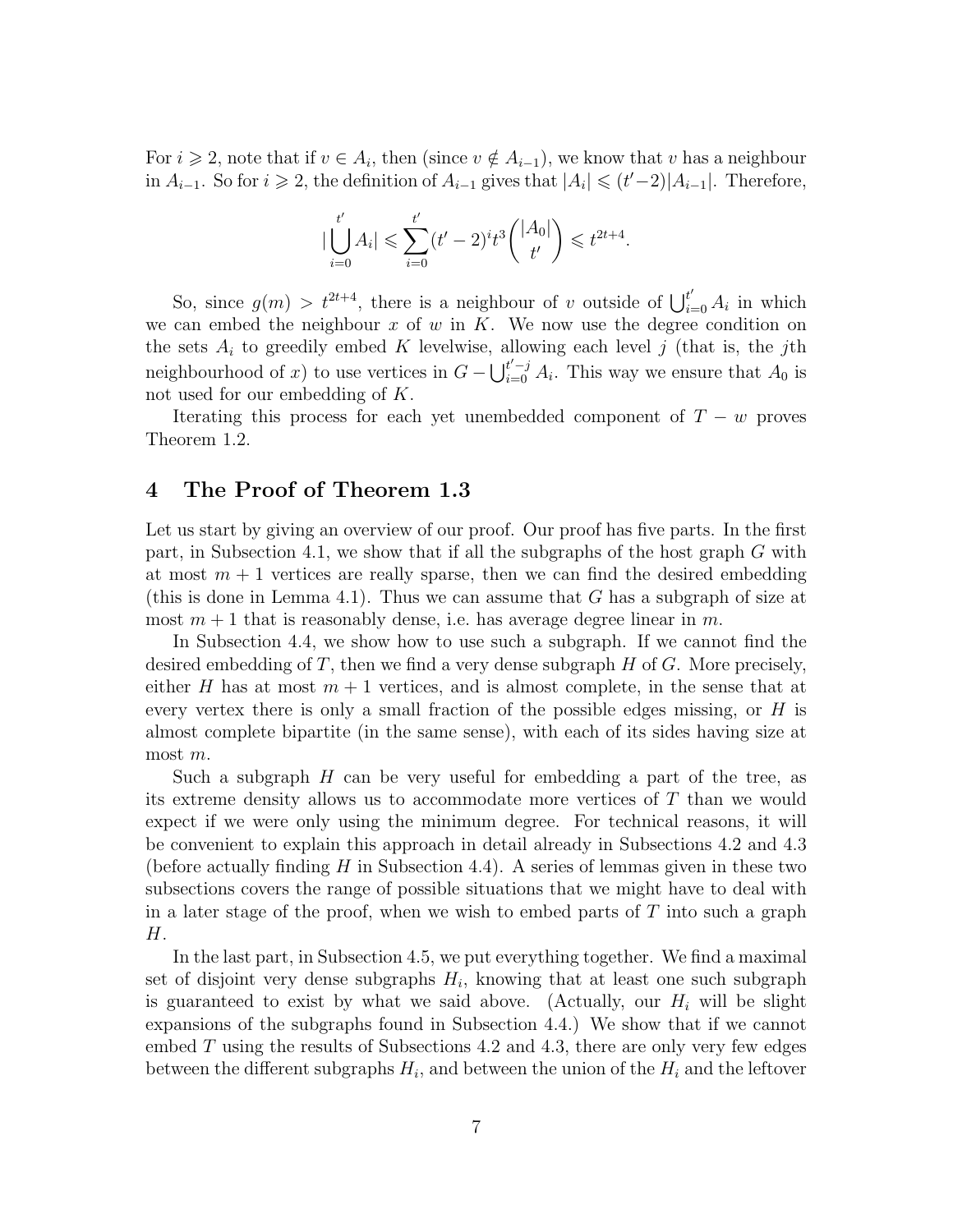of the graph *G*. By the results of Subsection 4.1, this means that there is no such leftover (as it would have to contain another very dense graph). Thus one of the *H<sup>i</sup>* contains a vertex of degree at least *m*. Again making use of results of Subsections 4.2 and 4.3, we show we can embed *T*. This completes the overview of our proof.

We close this subsection with some preliminaries. We often iteratively construct an embedding *f* of *T* in such a way that the embedded subtree is always connected. In this case, whenever we come to embed a vertex *s* of *T*, there is a unique embedded neighbour *p*(*s*) of *s* and we need only ensure that *s* is embedded in a neighbour of *f*(*p*(*s*)) which has not yet been used in the embedding. We refer to this as a *good* iterative construction process.

Note that we can and do assume that no vertex of *T* is incident to more than *γm* leaves, as otherwise we can simply embed this vertex into a maximum degree vertex, greedily embed the tree except for the leaves incident to it and then embed these leaves. For this reason, all our lemmas are stated with this assumption.

#### **4.1 Locally Sparse Graphs**

A graph is *locally m-sparse* if it contains no subgraph with at most *m* + 1 vertices and average degree exceeding  $\frac{m}{25}$ . The main result of this section is the following:

**Lemma 4.1** *Suppose T is a tree with at most m edges each of whose vertices is adjacent to at most*  $\frac{m}{20}$  *leaves and G is a locally m*-sparse graph of minimum degree *at least*  $\frac{19m}{20}$ *. Then for any vertex w of G and separator z for T, we can find an embedding*  $f$  *of*  $T$  *in*  $G$  *such that*  $f(z) = w$ *.* 

Once we have proved Lemma 4.1, we can continue our proof only considering host graphs *G* that are not locally *m*-sparse. Before proving Lemma 4.1, we show an auxiliary result.

**Lemma 4.2** *Let G be a locally m*-sparse graph of minimum degree at least  $\frac{19}{20}$ *m*. Then for any  $S \subseteq V(G)$  with  $|S| \leq m-1$  there is a set  $S' \supseteq S$  such that  $G - S'$  has *minimum degree at least*  $\frac{m}{2}$  *and*  $|S'| \leq |S| + \frac{m}{20}$ .

**Proof.** Assume for a contradiction that there is no such set *S ′* . For any set  $S' \supseteq S$  such that  $|S'| \leq |S| + \frac{m}{20}$ , there is a vertex *a* of  $G - S'$  having degree less than  $\frac{m}{2}$  in  $G-S'$ , and so more than  $\delta(G) - \frac{m}{2} = \frac{9m}{20}$  neighbours in S'. In particular  $|S| \geq \frac{9m}{20}$ , and we can find a set *A* with  $\lceil \frac{m}{20} \rceil$  vertices such that every vertex in *A* has at least  $\frac{9m}{20}$  neighbours in  $S \cup A$ . (Find  $\tilde{A}$  by successively adding suitable vertices). We choose any set  $B \subseteq S$  of size  $|A| - 1$ , and note that the set  $(S - B) \cup A$  has at most *m* vertices and induces more than  $(\frac{9m}{20} - |B|)|A| \geq \frac{8m^2}{400} = \frac{m^2}{50}$  edges, and thus, its average degree is above  $\frac{m}{25}$ . This contradicts *G* being locally *m*-sparse.

 $\Box$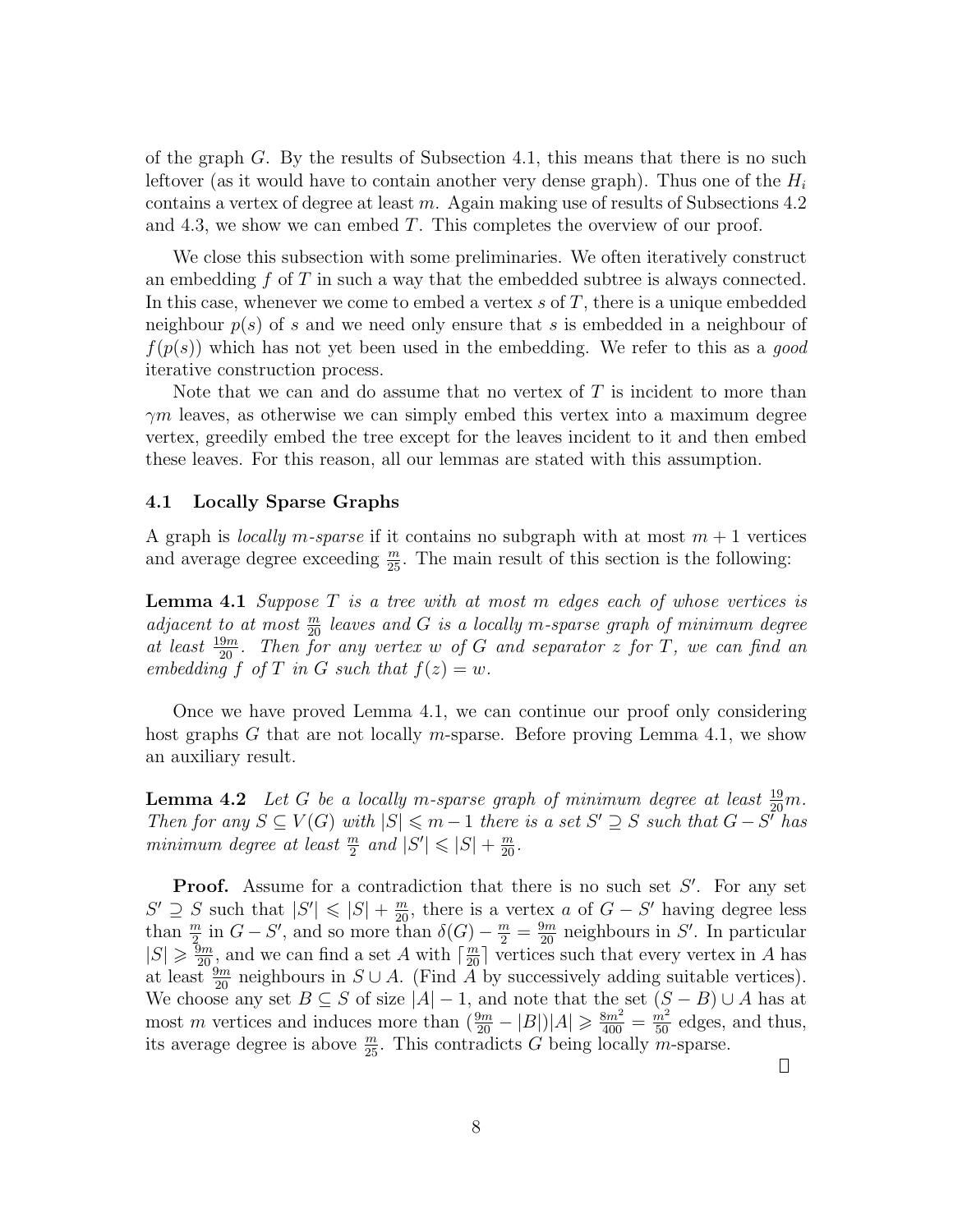**Proof of Lemma 4.1.** We let F be the union of some of the components of *T* − *z* which together have between  $\frac{m}{4}$  and  $\frac{m}{2}$  vertices. If we can embed *T* − *F* into a set  $f(V(T - F))$  that avoids at least  $|F| - 1 + \frac{m}{20}$  neighbours of *w*, then by applying Lemma 4.2 to  $S_0 = f(V(T - F))$ , we obtain a set  $S'_0$  that avoids at least  $|F| - 1$ neighbours of *w* and such that  $G - S'_0$  has minimum degree  $\frac{m}{2}$ . Now *z* is adjacent to at most  $\frac{m}{20}$  leaves it is adjacent to at most  $|F| - 1$  vertices of *F*, and so we can embed all neighbours of *z* in *F* into  $N(w) - S'_{0}$ . Then, since  $|F| \le m/2$ , we can extend this embedding greedily into an embedding of all of *T*. Hence, fixing any set *N* ⊆ *N*(*w*) with  $|N| = \left\lceil \frac{19m}{20} \right\rceil$ , it suffices to embed *T* − *F* using at least  $\frac{m}{10}$  vertices outside *N*.

Choose any set  $S \subseteq N + w$  containing *w* of size  $\lceil \frac{2m}{3} \rceil$  $\frac{m}{3}$ , and consider the set  $S' \supseteq S$ given by Lemma 4.2. Then  $|S'-w| \leq \frac{3m}{4}$  $\frac{m}{4}$  and the vertices outside S' have degree at least  $\frac{m}{2}$  into  $G - S'$ . We now embed into  $N - S'$  either all or  $|N - S'|$  of the neighbours of  $z$  in  $T - F$ , and then embed the corresponding components of  $T - F - z$ greedily, trying to avoid *S'* as much as possible. (Since  $|T - F - z| \leq \frac{3m}{4} \leq \frac{19m}{20}$ , we can clearly embed all of these components in *G*.)

If we never used any vertex in *S ′* , then, depending on how many neighbours of *z* we embedded into  $N - S'$ , we embedded either all of  $T - F - z$  in  $G - S'$ , or at least  $|N - S'| - \frac{m}{20} \geqslant \frac{m}{10}$  vertices of  $T - F - z$  in  $G - N$  (since by assumption, *z* has at most  $\frac{m}{20}$  leaf neighbours). Since *z* is not in *N*, in the first case we found the desired embedding, and in the second case we can greedily continue to find it.

So assume we used S', and let x be the first vertex we embedded there. Then, since we tried to avoid  $S'$ , the parent of  $x$  is embedded in a vertex that has at least *m*  $\frac{m}{2}$  neighbours in  $G - S'$  that have already been used for our embedding. At least  $\frac{\bar{m}}{2} - |N - S'|$  of these vertices are outside N. But  $|N - S'| \leq |N - S| \leq \frac{19m}{20} - \frac{2m}{3}$  $\frac{m}{3}$ . Hence at least  $\frac{m}{2} - \frac{19m}{20} + \frac{2m}{3} > \frac{m}{10}$  vertices outside *N* have been used for embedding *T − F*, which is as desired. We greedily continue our embedding of *T − F*.

#### **4.2 Filling Small Almost Complete Subgraphs**

We now prove some auxiliary lemmas which are at the heart of the whole proof. They allow us to use almost complete subgraphs *H′* of the host graph *G* in order to embed some suitable subtree  $T'$  of  $T$ . The point of these lemmas is that  $T'$  is allowed to be substantially larger than the minimum degree of *H′* .

 $\textbf{Lemma 4.3} \ \textit{Let} \ \textbf{0} \ < \ \varepsilon \ < \ \frac{1}{200}, \ \textit{let} \ \textit{H}' \ \textit{be} \ \textit{a} \ \textit{graph} \ \textit{with} \ \textit{minimum} \ \textit{degree} \ \textit{at} \ \textit{least}$  $(1-2\varepsilon)(|V(H')|-1)$ , and let T' be a tree with m' edges, rooted at z, with  $(|V(H')|-1)$  $1)/2 \leqslant m' \leqslant (1-\varepsilon)(|V(H')|-1)$ . If each vertex of  $T'$  is incident to at most  $\varepsilon m'/2$ *leaves, then we can embed*  $T'$  *in*  $H'$ *, choosing any vertex as the image of z.* 

**Proof.** Using Lemma 2.1, we find a stable set *S* in  $T'$  of  $\lceil \frac{m'+1}{6} \rceil$  $\frac{a+1}{6}$  non-root vertices which are leaves or vertices of degree 2 whose parents are non-root vertices of degree 2, such that no child of a vertex in *S* is the parent of some other vertex of *S*. By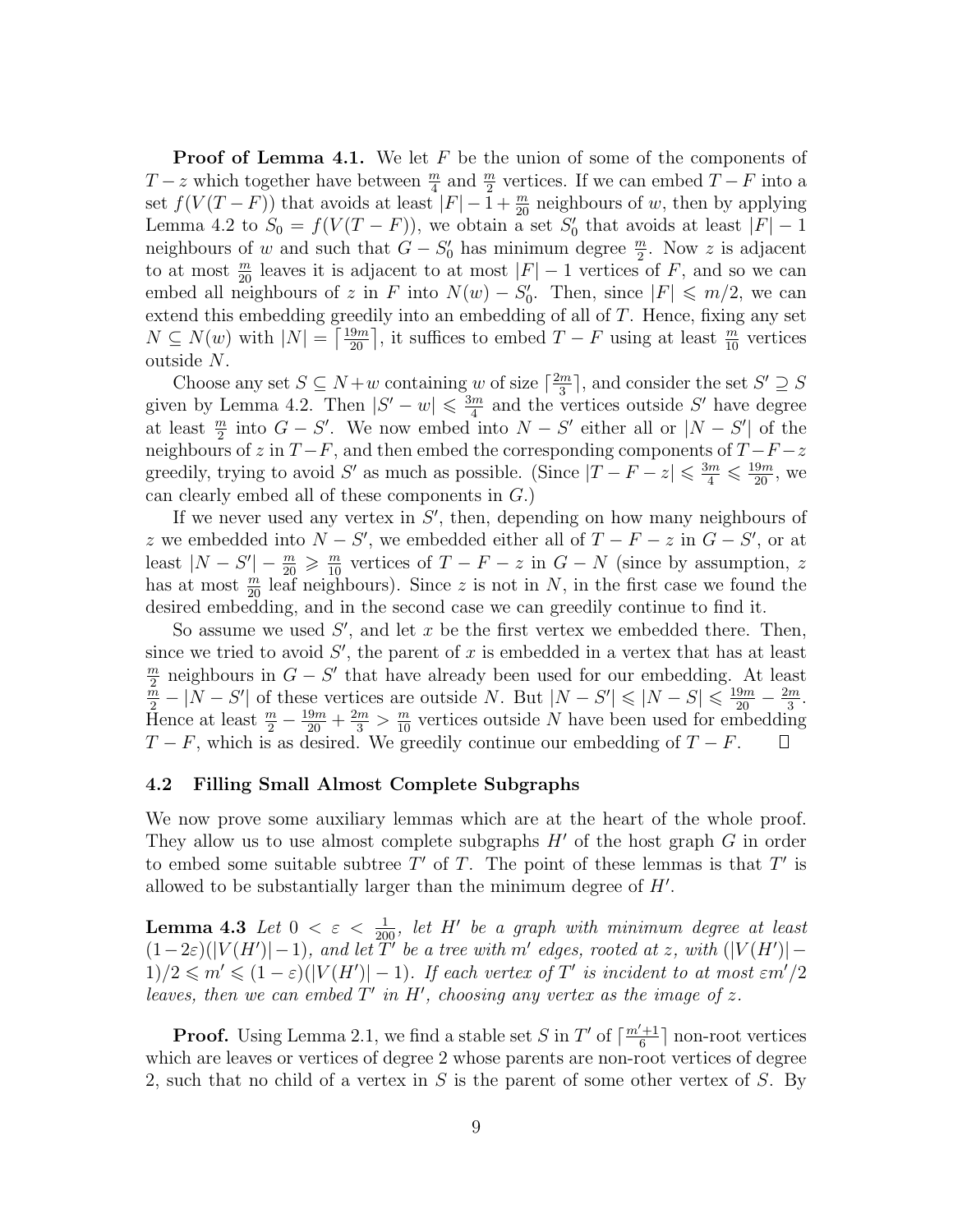the definition of *S*, for any vertex in  $T' - S$  that has more than one child in *S*, all its children in *S* are leaves. Hence

each vertex in 
$$
T' - S
$$
 has at most  $\varepsilon m'/2$  children in S. (2)

So, we can choose a set  $S' \subseteq S$  with  $|S|/2 \leq |S'| \leq |S|/2 + \varepsilon m'/2$  such that no vertex of  $S - S'$  is closer to z than any vertex of  $S'$ , and such that for any given vertex in *T ′* , either all or none of its children in *S* belong to *S ′* .

Since our assumption on *ε* ensures that

$$
|S-S'|\geqslant \frac{m'+1}{12}-\frac{\varepsilon m'}{2}\geqslant 2\varepsilon(|V(H')|-1),
$$

the minimum degree of *H′* is large enough to allow us to use a good iterative construction process to greedily embed the component of  $T' - N(S - S')$  that contains *z* and all of *S ′* . (In particular, children of vertices in *S ′* are embedded, but vertices from *S −S ′* and their parents are not.) We immediately unembed the vertices of *S ′* . Note that  $|T' - S'| \leq (1 - 2\varepsilon)(|V(H')| - 1)$ , so it is possible to greedily embed the remainder of  $T' - S'$ . However, our plan is to embed the remainder of  $T' - S'$ , in a way that the vertices of *S ′* can be embedded afterwards. So we do it cautiously.

Call a vertex  $u \in V(H')$  good for a vertex  $s \in S'$ , if u is adjacent to both of the images of the two neighbours of *s* in *T'*. Let *Bad* be the set of all vertices  $u \in V(H')$ with the property that

> there are more than  $\frac{|S'|}{2}$ 2 vertices in  $S'$  for which  $u$  is not good.

Since for each vertex  $s \in S'$  there are at most  $4\varepsilon(|V(H')|-1)$  vertices  $u \in V(H')$ that are not good for *s*, it follows that there are at most  $4\varepsilon(|V(H')|-1)|S'|$  pairs  $s \in S', u \in V(H')$  such that *u* is not good for *s*. Therefore,

$$
|Bad| \leqslant 8\varepsilon (|V(H')|-1). \tag{3}
$$

We now proceed our embedding of  $T' - S'$  in the following manner. When we are about to embed any vertex  $p$  which has one or more children in  $S - S'$ , we try to embed *p* into a vertex with many unused neighbours in *Bad*. Note that since each unused vertex of *Bad* has at most  $2\varepsilon(|V(H')|-1)$  non-neighbours, there are at most  $4\varepsilon(|V(H')|-1)$  vertices which see less than half of the unused vertices of *Bad*. So, as the image of the parent of *p* has more than

$$
(1 - 2\varepsilon)(|V(H')| - 1) - |V(T') - \{p\} - S'| \ge -\varepsilon(|V(H')| - 1) + |S'|
$$
  

$$
\ge \frac{m' + 1}{12} - \varepsilon(|V(H')| - 1)
$$
  

$$
> 4\varepsilon(|V(H')| - 1)
$$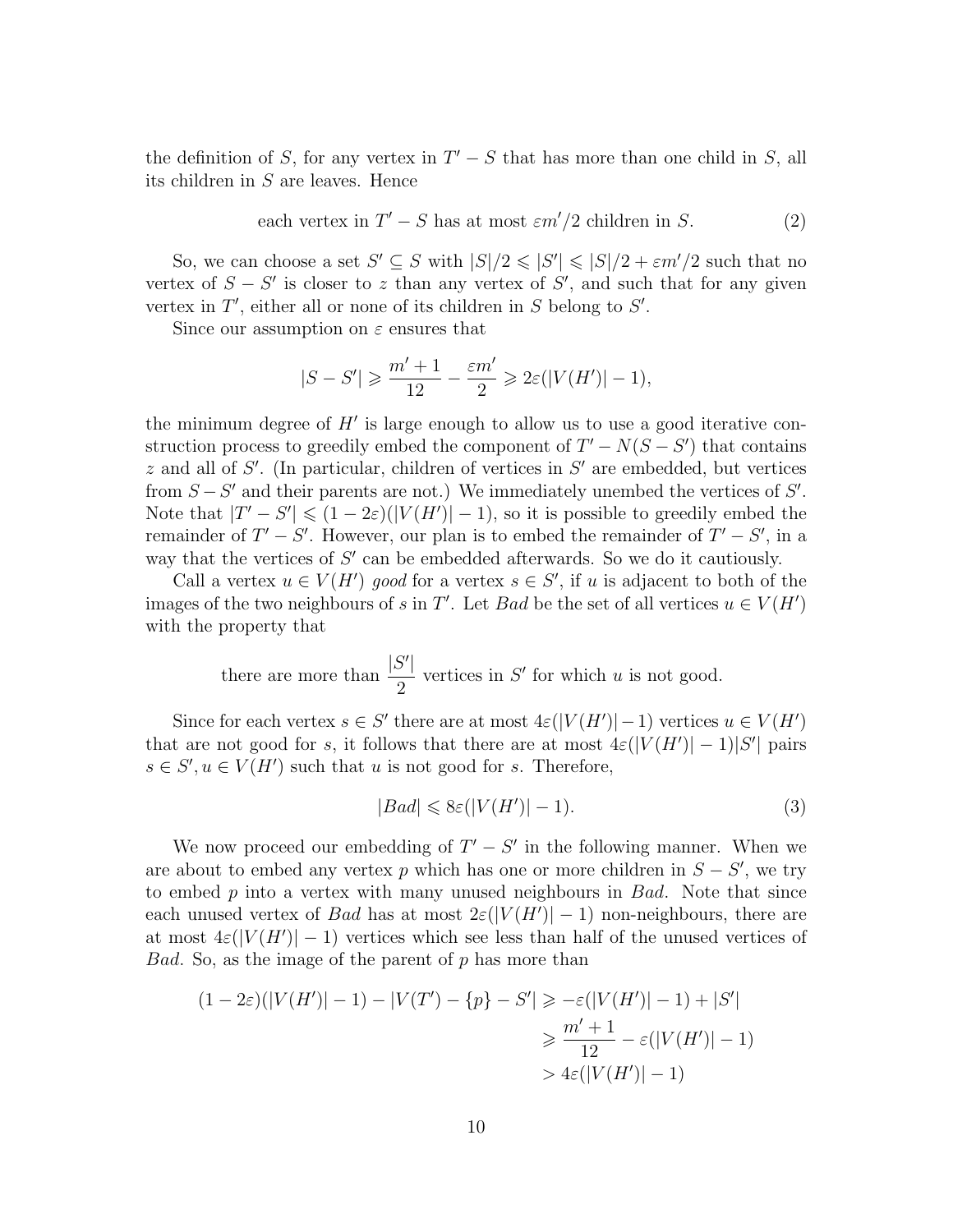unused neighbours (here we use our upper bounds on *ε* and *m′* ), we can embed *p* into a vertex which sees more than half of the unused vertices of *Bad*. We immediately embed all children of *p* in *S* trying to embed as many as possible into unused vertices of *Bad*. By (2), we will be able to embed all these children, unless *Bad* has less than *εm′* unused vertices. Hence as long as *Bad* has less than *εm′* unused vertices, we embed the vertices of  $S - S'$  in *Bad*. But, since  $|S - S'| \ge \frac{m'}{12} - \frac{\varepsilon m'}{2} \ge |Bad| - \varepsilon m'$ , eventually *Bad* will have less than *εm′* unused vertices. After that, we embed all the vertices greedily. Doing so, when we finish the embedding of  $T' - S'$ , we have used up all but at most *εm′* vertices of *Bad*.

It remains to embed *S ′* . Consider the auxiliary bipartite graph between *S ′* and the set *U* of the so far unused vertices in *H′* , i.e. the graph that has an edge *su* for  $s \in S'$ ,  $u \in U$ , if *u* is good for *s*. By Hall's theorem, if we cannot embed *S'* in *H'*, then in the auxiliary graph there is a (non-empty) set  $W \subseteq S'$  whose neighbourhood is smaller than  $|W|$ . In other words, there is a subset  $U_W \subseteq U$  such that  $|U_W| < |W|$ , and no vertex in  $U - U_W$  is good for any vertex in W.

Because of our assumption on the minimum degree of *H′* , we know that *|U −*  $U_W$   $\leq 4\varepsilon$ ( $|V(H')|$  – 1). On the other hand, by the other assumptions of the lemma,

$$
|U| \geqslant |S'| + \varepsilon(|V(H')| - 1),\tag{4}
$$

and thus

$$
|S' - W| < |S'| - |U_W| \leq |S'| - |U| + 4\varepsilon(|V(H')| - 1) \leq 3\varepsilon(|V(H')| - 1).
$$

So  $|W| \geq |S'|/2$  (because  $|S'| \geq \frac{m'}{12} \geq 6\varepsilon(|V(H')|-1)$ ), and therefore,  $U-U_W \subseteq Bad$ . Since *U* contains at most  $\varepsilon m' < \varepsilon(|V(H')|-1)$  vertices of *Bad* (as we used all other vertices of *Bad* earlier), we deduce from (4) that  $|S'| < |U_W| < |W|$ , a contradiction. So we can embed all of *S ′* as planned.  $\Box$ 

Observe that in the previous proof, we could have embedded an even larger tree *T'* in *H'*, if we knew that the set *Bad* could be filled up completely during the middle stage of the embedding, when we try to put as many vertices of  $S - S'$  as possible into *Bad*. In fact, the term  $\varepsilon(|V(H')|-1)$  from (4) (which comes from the assumption that  $m' \leq (1 - \varepsilon)(|V(H')| - 1)$  is only needed to make up for the unused vertices of *Bad*, in the inequality of the second-to-last line of the proof.

Under certain circumstances, we *can* fill up *Bad* completely, or up to a very small fraction. This is the content of the next two lemmas.

**Lemma 4.4** *Let*  $0 < \varepsilon < \frac{1}{200}$ , *let*  $H'$  *be a graph with*  $m' + 1$  *vertices of minimum degree at least*  $(1-2\varepsilon)m'$ , and let *v* be a vertex of *H'* which sees all of  $V(H') - v$ . If *T ′ is a tree with at most m′ edges such that each vertex of T ′ is incident to at most εm′/*2 *leaves, then we can embed T ′ in H′ .*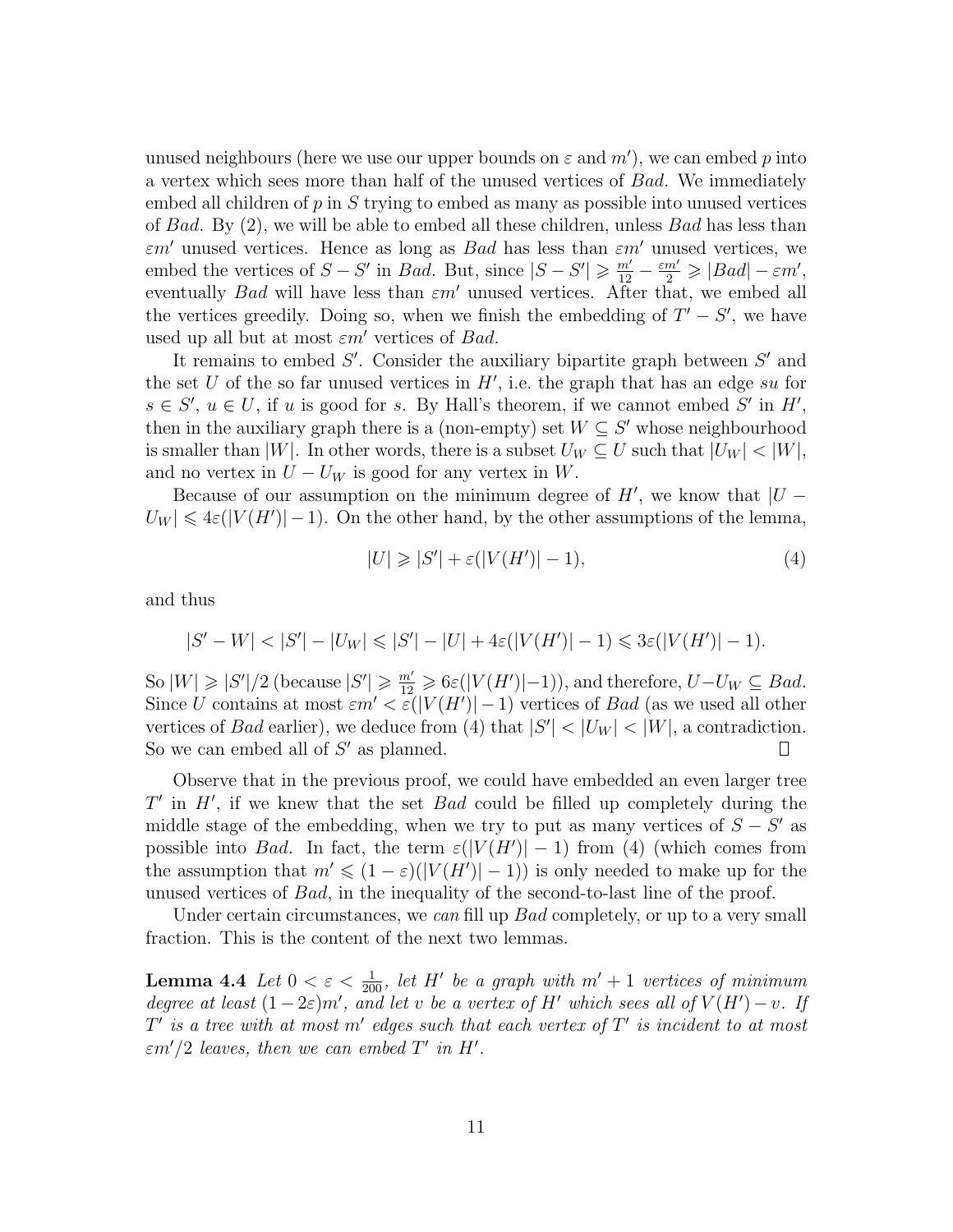**Proof.** Clearly we can assume  $T'$  is not a single vertex, so  $\frac{\varepsilon m'}{2} \geq 1$ . We repeatedly subdivide an edge from a leaf until *T ′* has exactly *m′* edges. Clearly, it is enough to prove the result for such *T ′* .

We will proceed very much as in the proof of Lemma 4.3, with two small differences. Firstly, we avoid *v* in our embedding throughout the process. As before, we stop right before reaching the parents of vertices in  $S - S'$ , and then unembed the vertices from *S ′* . We define the set *Bad* as in the proof of Lemma 4.3, and observe that  $|Bad| \leqslant 8\varepsilon |V(H')|$ . The next step is a little different from the proof of Lemma 4.3: When embedding the rest of  $T' - S'$ , every time we consider the parent of a vertex in *S −S ′* we are happy if we embed at least half of its children in vertices of *Bad*. Since we always embed in a vertex which sees half of *Bad*, if we fail, then the current parent *p* has more children in  $S - S'$  than there are vertices in *Bad*. In this case, we embed *p* in *v* (this is possible as *v* sees all of  $V(H') - v$ ), and use up all the vertices of *Bad* for embedding the children of *p* in  $S - S'$ . Observe that we are bound to find such a vertex *p*, because  $\frac{|S-S'|}{2} > |Bad|$ . We then embed the rest of  $T' - S'$  greedily.

Now continue as in the proof of Lemma 4.3, and embed  $S'$ . Note that although in (4), we only get  $|U| \geq |S'|$  instead of  $|U| \geq |S'| + \varepsilon |V(H')|$ , we compensate for this shortcoming by having filled up all of *Bad*. Namely, from  $U - U_W \subseteq$  *Bad* we can deduce that  $U = U_W$ , and thus obtain  $|S'| = |U_W| < |W|$ , a contradiction which shows that we can embed all of *S ′* as planned. Ш

The next lemma goes one step further than the previous lemmas, embedding the tree in- and outside the dense subgraph.

**Lemma 4.5** For sufficiently small positive  $\gamma$  the following holds. Let T be a tree *with m edges none of whose vertices is incident to more than γm leaves. Let H′ be a subgraph of G with at most*  $m + 1 + 3\gamma m$  *vertices such that (i) both H'* and  $G - H'$  have minimum degree at least  $m - 3\gamma m$ , and (ii) there is a vertex v of H<sup>'</sup> *with degree at least m in G. Then we can embed T in G.*

**Proof.** We can assume that *v* does not see *m* vertices of *H′* , as otherwise we are done by applying Lemma 4.4 to  $N(v) \cap H'$ . We let  $a = m - |N(v) \cap H'|$ , and note that *v* has at least  $a \geq 1$  neighbours outside of *H'*. We embed a separator *z* for *T* into *v*.

If the sum *s* of the sizes of the *a* largest components of  $T - z$  is at least  $3\gamma m$ , or if  $T - z$  has less than *a* components, then we can choose some subset of these components that has between  $3\gamma m$  and  $\frac{m}{2}$  vertices. We embed these components greedily in *G−H′* , putting neighbours of *z* into neighbours of *v*, and then embed the rest of *T* greedily in *H<sup>'</sup>* (note we can do so because of condition (i) of the lemma), and are done.

So assume from now on that  $T - z$  has at least *a* components and that

$$
s \leqslant 3\gamma m. \tag{5}
$$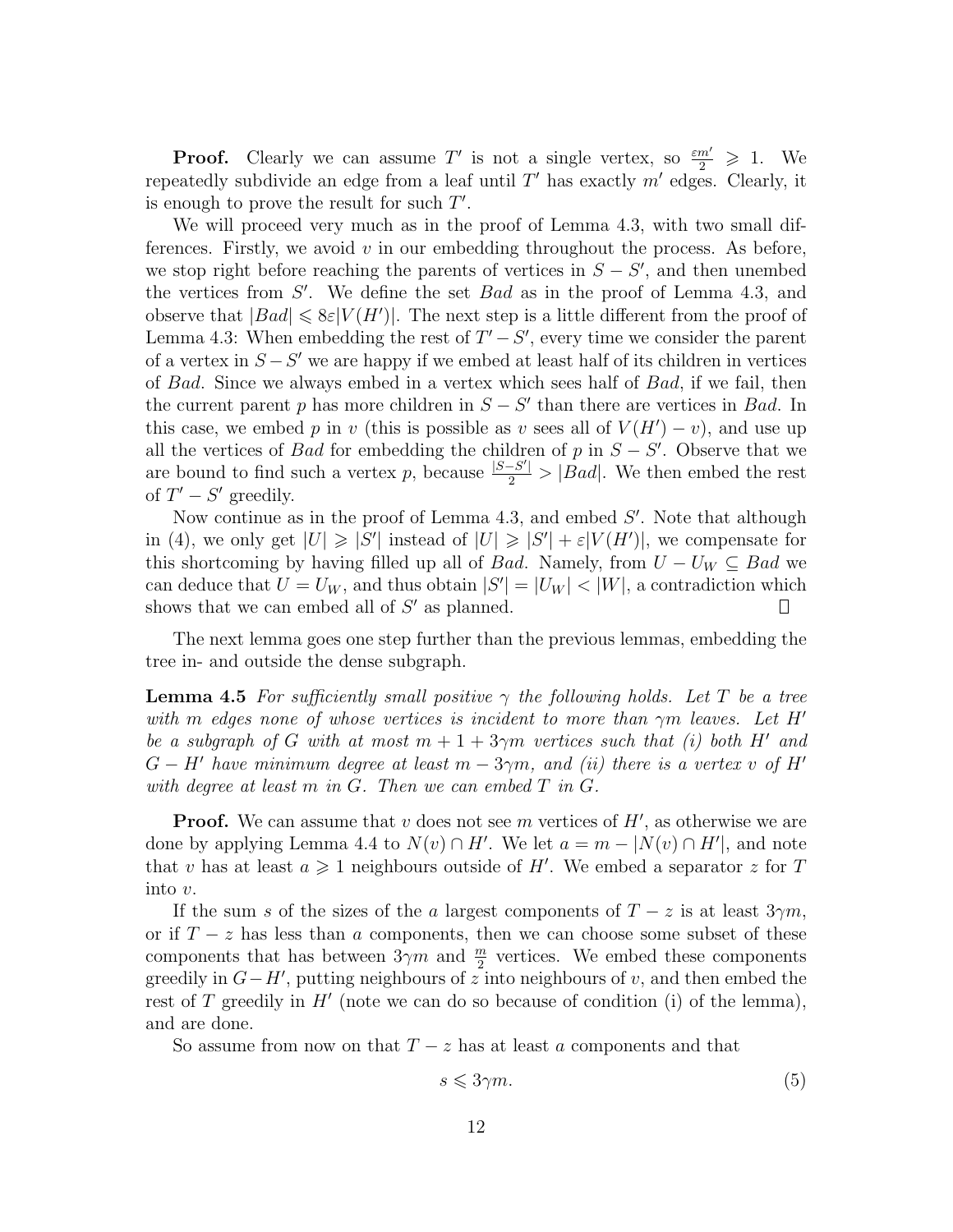Letting *F* be the union of the *a* largest components, all the components of *T* − *F* − *z* have size at most  $\frac{s}{a}$ . In particular,

no vertex of 
$$
T - F
$$
 other than z has degree exceeding  $\frac{s}{a}$ . (6)

Also note that

$$
s \geqslant 2a,\tag{7}
$$

since there are at most  $\gamma m$  singleton components of  $T - z$ , and by (5), these cannot be part of *F*.

We embed F into  $G - H'$  and proceed as in the proof of Lemma 4.4, to embed  $T - F$  into  $H' \cap N(v)$  with one important difference, which we explain momentarily.

As before, we stop right before reaching the parents of the vertices in  $S - S'$ , and then unembed the vertices from *S ′* . We define the set *Bad* as in the proof of Lemma 4.4, and observe that  $|Bad| \leq 24\gamma m$ . We continue embedding the rest of *T ′ − S ′* , and as in Lemma 4.4, every time we consider the parent *p* of a vertex in *S* we are happy if we embed at least half of its children in vertices of *Bad*. Let us call such a parent *p* a *happy parent*. Since we always embed in a vertex which sees half of the unused vertices of *Bad*, if we cannot embed at least half of the children of *p* in *Bad*, then we can use up half the currently unused vertices of *Bad* by embedding children of *p*. Let us call such a parent *p* an *unhappy parent*.

Next, we determine the size of the set of unused vertices of *Bad* at the end of this process. Observe that at least half of the vertices of  $S - S'$  with happy parents get embedded in *Bad*, and thus, at most  $2|Bad|$  vertices of  $S - S'$  can have happy parents. So, at least  $\frac{m(1-3\gamma)}{12} - \gamma m - 2|Bad| \geq \frac{m}{15}$  vertices of  $S - S'$  have unhappy parents. Thus, by (6) there are at least  $\frac{am}{15s}$  unhappy parents.

So, setting  $r = \frac{m}{s}$ *s* , we see that the number of unused vertices of *Bad* at the end of the process is at most  $24\gamma rs2^{\frac{-ra}{15}}$ . Since  $a \geq 1$ , and, by (5), *r* is at least  $\frac{1}{3\gamma}$ , if  $\gamma$ is sufficiently small then there are at most  $\frac{s}{4}$  unused vertices of *Bad* left.

Now, note we are only embedding  $|T - z - F| = m - s$  vertices into  $N(v) \cap H'$ , and the size of  $N(v) \cap H'$  is at least  $m - a$ , which by (7) is at least  $m - \frac{s}{2}$  $\frac{s}{2}$ . This means we have more vertices in which to embed than vertices we need to embed even if we throw the unused vertices of *Bad* away. So, we can continue as in the proof of Lemma 4.3, and embed *S ′* .  $\Box$ 

#### **4.3 Filling Small Almost Complete Bipartite Subgraphs**

This section has a similar aim as the previous section. Instead of small almost complete subgraphs, we now focus on small almost complete bipartite subgraphs of the host graph *G*.

We chose to start this subsection with the following lemma, because of the strong similarities of its proof with the proofs from the previous subsection.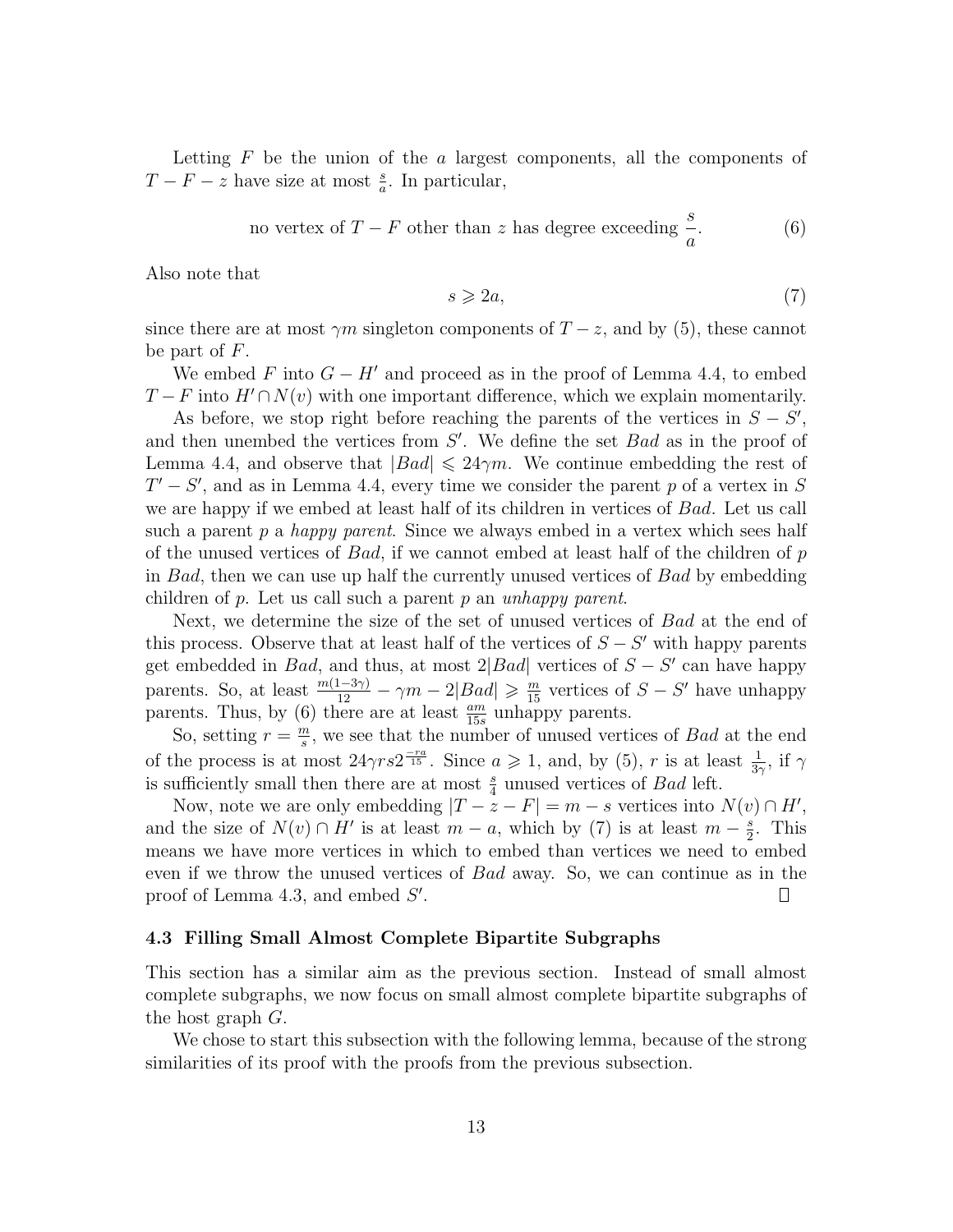**Lemma 4.6** *Let*  $0 < \varepsilon < \frac{1}{200}$ , *let*  $T'$  *be a tree with*  $m'$  *edges such that each vertex of*  $T'$  *has at most*  $\frac{\varepsilon m'}{2}$  *leaf children. Let*  $(C, D)$  *be the unique* 2*-colouring of*  $T'$  *with*  $|C| \leq |D|$ *. Let*  $H' = ((A, B), E)$  *be a bipartite graph of minimum degree at least*  $(1-3\varepsilon)m'$  such that both *A* and *B* have at most  $\lfloor (1+\varepsilon)m' \rfloor$  vertices, *B* has at least *|D| vertices, and A contains a vertex v which sees all of B. Then we can embed T ′ in H′ .*

**Proof.** We can assume that  $m' \geqslant \frac{2}{\varepsilon}$  $\frac{2}{\varepsilon}$  or the tree must be a singleton and we are done. Because of the minimum degree condition on *H′* , we can greedily embed *T ′* unless  $|C|$   $<$  3 $\varepsilon m'$  + 1  $\leq$  4 $\varepsilon m'$ , so we assume this is the case. This implies that there are at least  $(1-8\varepsilon)m'$  leaves of *T'* in *D* (for this, observe that rooting *T'* arbitrarily, every non-leaf vertex in  $D$  has at least one child in  $C$ ). We let  $T''$  be  $T'$  with these leaves removed. Our plan is to embed *C* in *A* and *D* in *B*, starting with *T ′′* .

We use a good embedding algorithm to begin embedding  $T''$  in  $H' - v$ , starting with a vertex of *C*. We pause the procedure the first time that the set *X* of vertices embedded in *A* has edges to more than half of the vertices of  $T' - T''$ . We let *L* be the set of neighbours of *X* in  $T' - T''$ . Note that  $(\frac{1}{2} - 4\varepsilon)m' \leq |L| < (\frac{1}{2} + \frac{1}{2})$  $(\frac{1}{2}\varepsilon)m'$ , by our assumption on the number of leaf children at each vertex.

Let  $f(X)$  be the image of X. We assign each vertex x of X a weight  $w_x$  which is the number of vertices of *L* it is incident to. For every  $X' \subseteq X$ , we set  $w(X') =$  $\sum_{x \in X'} w_x$ . Note that  $w(X) = |L|$ . Call a vertex  $b \in B$  *bad* if there is a set  $X' \subseteq X$ with  $w(X') \geq \frac{|L|}{2}$  such that *b* has no neighbour in  $f(X')$ . We let *Bad* be the set of all bad vertices of *B*.

We claim that *Bad* contains at most 8*εm′* vertices. Indeed, otherwise every vertex from  $f(X)$  sees more than half the vertices of *Bad*. Consider the graph we obtain from blowing up each of the vertices  $f(x) \in f(X)$  to a set  $f'(x)$  of size  $w_x$ (together with all adjacent edges). Then it is still true that every vertex in the set  $f'(X) := \bigcup_{f(x) \in f(X)} f'(x)$  sees more than half the vertices of *Bad*. So by doubleedge counting we see that on average, each vertex of *Bad* sees more than half of the vertices of  $f'(X)$ . Thus in the original graph, each vertex of *Bad* sees, on average, a set  $f(Y)$  with  $w(Y) \geq \frac{|L|}{2}$ . So there is at least one vertex in *Bad* actually seeing such a set  $f(Y)$ , contrary to the definition of *Bad*.

We shall now attempt to embed the remaining vertices of  $T' - L$  so that we will be able to apply Hall's Theorem to finish the embedding by embedding *L*. For this, we embed the remaining  $T' - L$  using all vertices of *Bad*, we proceed as follows. Embed the rest of  $T' - L$  in a greedy fashion, with the precaution that whenever we embed a vertex of  $T' - L$ , we immediately embed all of its leaf children. Also, we avoid  $v$  for the time being. As in the proof of Lemma  $4.4$ , we see that we can choose images for the vertices of *C* that see at least half of the unused vertices of *Bad*. Then we can embed half of the leaf children of each vertex *x* of *C* into vertices of *Bad* until we reach a vertex  $c \in C$  which has more children than there are unused vertices of *Bad*. Since  $|L| > 2|Bad|$ , there is such a *c*. We embed *c* into *v* and fill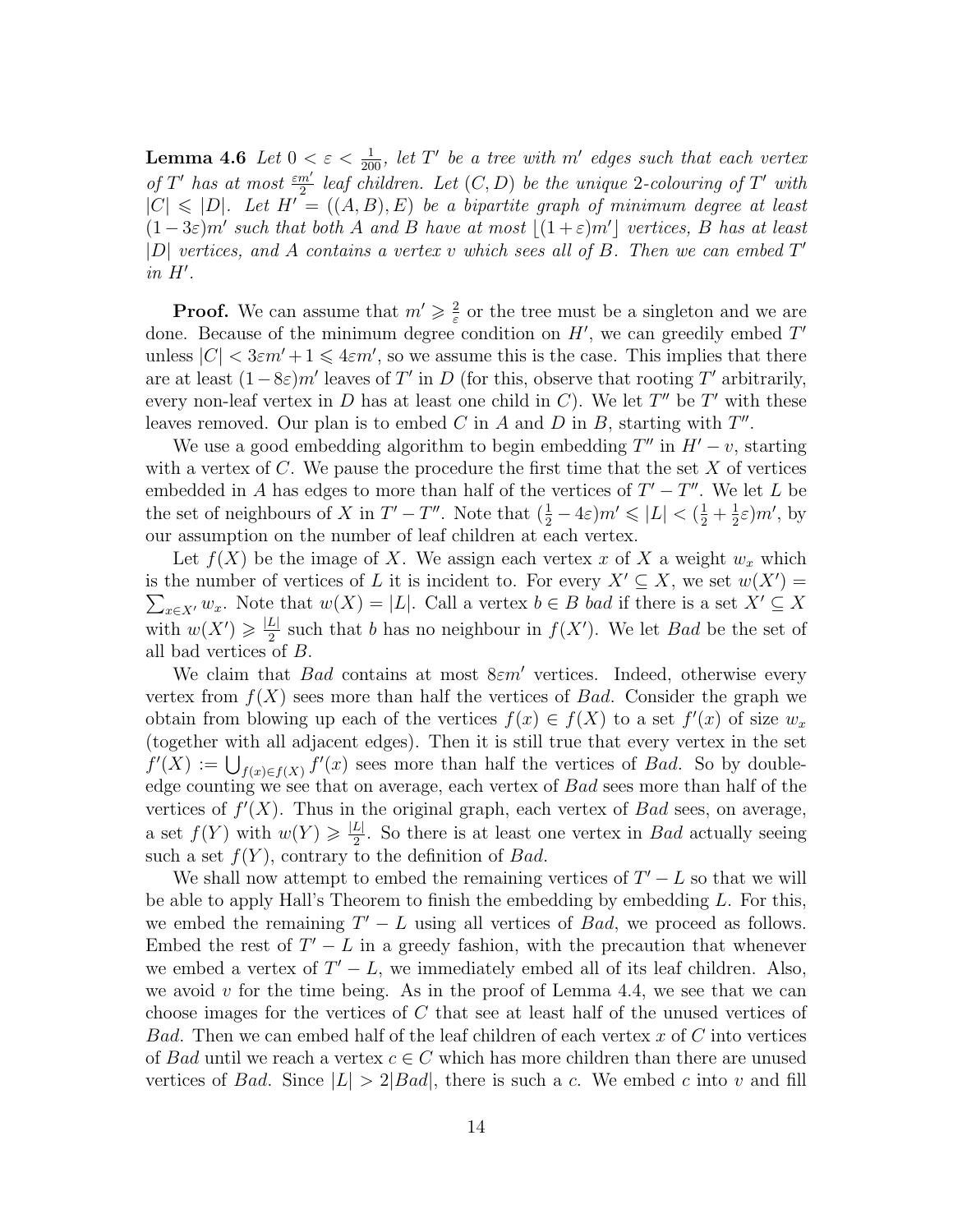up the unused vertices of *Bad* with the leaf children of *c*. We continue greedily to embed all of  $T' - L$ . Let  $f(T' - L)$  be the image of  $T' - L$ .

Now, by Hall's Theorem, to embed *L* in  $B \setminus f(T' - L)$ , it is sufficient to prove that  $w(X') \leqslant |N(X') \setminus f(T'-L)|$  for all subset X' of X. Let X' be a subset of *X*. If  $w(X') \leq |L|/2$  then, since *H* has minimum degree at least  $(1 - 3\varepsilon)m'$ ,  $N(X') \setminus f(T'-L)| \geq (1-3\varepsilon)m'-m'+|L| \geq (\frac{1}{2}-7\varepsilon)m' \geq (\frac{1}{4}+\frac{1}{4})$  $\frac{1}{4}\varepsilon$ <sup>*m'*</sup>  $\geq$   $|L|/2$ . If  $w(X') \geq |L|/2$ , then since  $Bad \subseteq f(T'-L)$ , by definition of *Bad*, we have  $N(X') \setminus f(T'-L) = B \setminus f(T'-L)$  and so  $|N(X') \setminus f(T'-L)| \geq |L|$ , because  $|B| \geq |D|$ . In both cases,  $w(X') \leq |N(X') \setminus f(T' - L)|$ . This completes the proof. П.

The ideas for the proofs of the remaining lemmas in this (and the subsequent subsections) are substantially different (although we still use Hall's theorem). An important tool is Lemma 4.7, which is needed for Lemma 4.8 below, and also for Lemma 4.10 of Section 4.4.

For Lemma 4.7, let us introduce good orderings of parents. For a tree *T* and a subset *L* of its leaves, consider the set of parents *P* of *L*. Order the vertices of *P* as  $p_1, \ldots, p_m$  so that  $p_i$  has at least as many leaf children as  $p_{i+1}$ . Call any such ordering a *good ordering* of *P*.

**Lemma 4.7** *Let G be a graph with*  $\delta(G) \geq \frac{9m}{10}$ , and let *T be a tree with m edges* such that no vertex of  $T$  is incident to more than  $\frac{m}{6}$  leaves. Let  $L$  be a subset of the *leaves of T such that*  $|L| \ge \frac{9m}{10}$ *. Suppose there is a good ordering*  $p_1, \ldots, p_a$  *of the parents*  $P$  *of*  $L$ *, and an embedding of*  $T - L$  *in*  $G$  *such that for each*  $i \leq a/2$ *, we have*

$$
|N(f(p_{2i-1})) \cup N(f(p_{2i}))| \ge m.
$$
 (8)

*Then we can extend the embedding of*  $T - L$  *to an embedding*  $T$  *in*  $G$ *.* 

**Proof.** First of all, note that since no vertex has more than  $\frac{m}{6}$  leaf children, for any set  $S \subseteq P$  containing at most one of  $p_{2i-1}, p_{2i}$ , for each  $i \leq a/2$ ,

there are at most 
$$
\frac{m}{6}
$$
 more leaves under S than under  $P - S$ , (9)

where we write 'leaves under *X*' for leaves that are children of vertices in *X*.

We use Hall's theorem to show we can embed the vertices of *L*. For this, consider the auxiliary bipartite graph *H* spanned between the set *P ′* that arises from blowing up the image of each  $p \in P$  to a set  $A_p$  of size equal to the number of leaf children of p, and the set of unused vertices in G. For  $a \in A_p$ , the edge *ab* is present if p is adjacent to *b*.

A matching saturating *P ′* shows we can complete the embedding, so assume there is no such matching. By Hall's theorem, there is a set  $S' \subseteq P'$  with  $|N_H(S')| < |S'|$ . Because of (8), *S'* can only contain vertices from one of  $A_{p_{2i-1}}, A_{p_{2i}}$ , for each  $i \leq$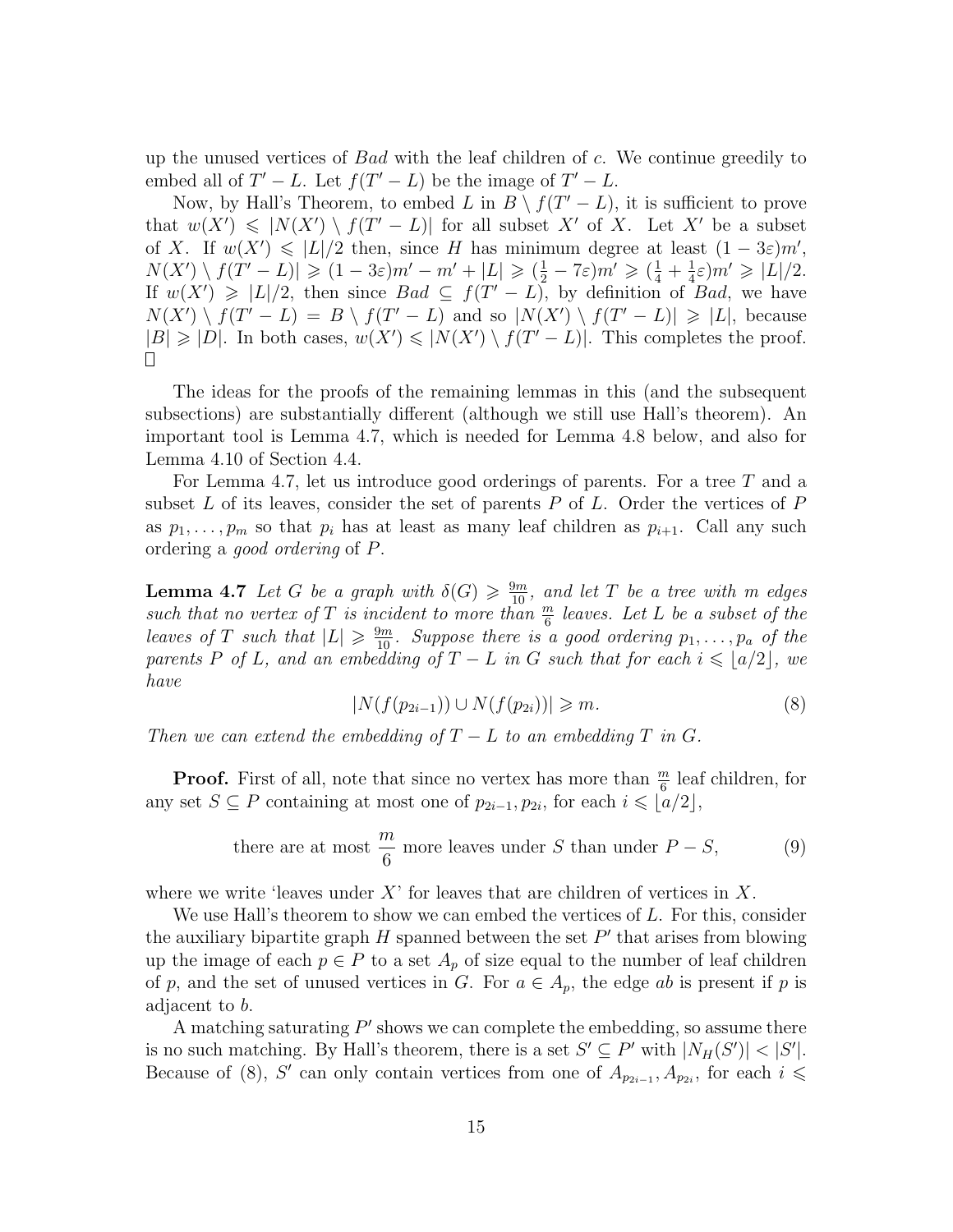$\lfloor a/2 \rfloor$ , and so, by (9), we know that  $|S'| \leq |P' - S'| + \frac{m}{6}$  $\frac{m}{6}$ . Thus  $|S'| \leq \frac{2m}{3}$  $\frac{m}{3}$ . But, as  $\delta(G) \geqslant \frac{9m}{10}$ , and since for the embedding of *T − L* we used at most  $\frac{m}{10}$  vertices, it follows that  $|N(S')| \geq |S'|$ , a contradiction.

We continue with an analogue of Lemma 4.3 for bipartite host graphs. For its proof, we will make use of Lemma 4.7.

**Lemma 4.8** *Let*  $0 < \varepsilon < \frac{1}{200}$ *, let*  $H' = ((A, B), E)$  *be a bipartite graph of minimum degree at least*  $(1 - \varepsilon)m'$  *such that A has at most*  $\lfloor (1 + \varepsilon)m' \rfloor$  *vertices and B has exactly this many vertices. Let T ′ be a tree with m′ edges such that each vertex of T*<sup> $\prime$ </sup> *has at most*  $\frac{m'}{6}$  *leaf children. Then we can embed T' in H'*.

**Proof.** We let  $(C, D)$  be the unique 2-colouring of  $T'$  with  $|C| \leqslant |D|$ . Because of the minimum degree condition on *H'*, we can greedily embed *T'* unless  $|C| < \varepsilon m' + 1$ , so we assume this is the case. Note that  $|C| \geqslant 2$  as T' is not a star. Thus, we obtain  $|C|$  < 2*εm*<sup> $\prime$ </sup>. We also obtain that the set *L* of leaves of *T*<sup> $\prime$ </sup> in *D* has size at least  $(1 - 2\varepsilon)m'$  (for this, observe that rooting T' at a vertex of C, every non-leaf vertex in *D* has at least one child in *C*). Set  $T'' := T' - L$ . We will embed *C* in *A* and *D* in *B*. Consider a good ordering  $c_1, \ldots, c_a$  of the parents of leaves in *L*. We want to embed *T''* using an embedding *f* such that for every  $i \leq \frac{a}{2}$  $\frac{a}{2}$ , we have  $|N_B(f(c_{2i-1})) \cup N_B(f(c_{2i}))| \ge m'$ . Then we are done with Lemma 4.7.

As we embed  $T''$ , when we embed a vertex  $c = c_i$  of C paired with a vertex  $c' = c_{i\pm 1}$  which is already embedded, we choose as  $f(c)$  an unused vertex with the largest number of neighbours in  $B - N(f(c'))$ . Let us next estimate how large this number of neighbours will be.

Note that  $|N(f(c')) \cap B| \geq (1 - \varepsilon)m'$  (by the minimum degree condition on *H'*), and so, we have  $|B - N(f(c'))| \leq 2\varepsilon m'$  (by our assumption on the size of *B*). Also, each vertex in  $B-N(f(c'))$  misses at most  $2\varepsilon m'$  vertices of *A* (again by the minimum degree condition). Therefore, straightforward double-counting of non-edges between *A* and  $B - N(f(c'))$  gives that there is a set  $A' \subseteq A$  containing at least half the vertices of *A* such that each vertex in *A′* misses at most

$$
\frac{4\varepsilon^2 (m')^2}{|A|/2} \leqslant 16\varepsilon^2 m' \leqslant \varepsilon m'
$$

vertices of  $B - N(f(c'))$ . (For the first inequality, observe that  $m' \leq 2|A|$  because of the minimum degree condition.)

So, since we only embed  $|C| \ll |A'|$  vertices in *A*, we will be able to choose an image  $f(c)$  that sees all but at most  $\lfloor \varepsilon m' \rfloor$  vertices of  $B - N(f(c'))$ . Then,  $|N_B(f(c)) \cup N_B(f(c'))| \geq m'$  as desired. We thus find the desired embedding of *T*<sup>*′′*</sup> and hence of *T*.  $\Box$ 

The next lemma is an analogue of Lemma 4.5 for bipartite graphs.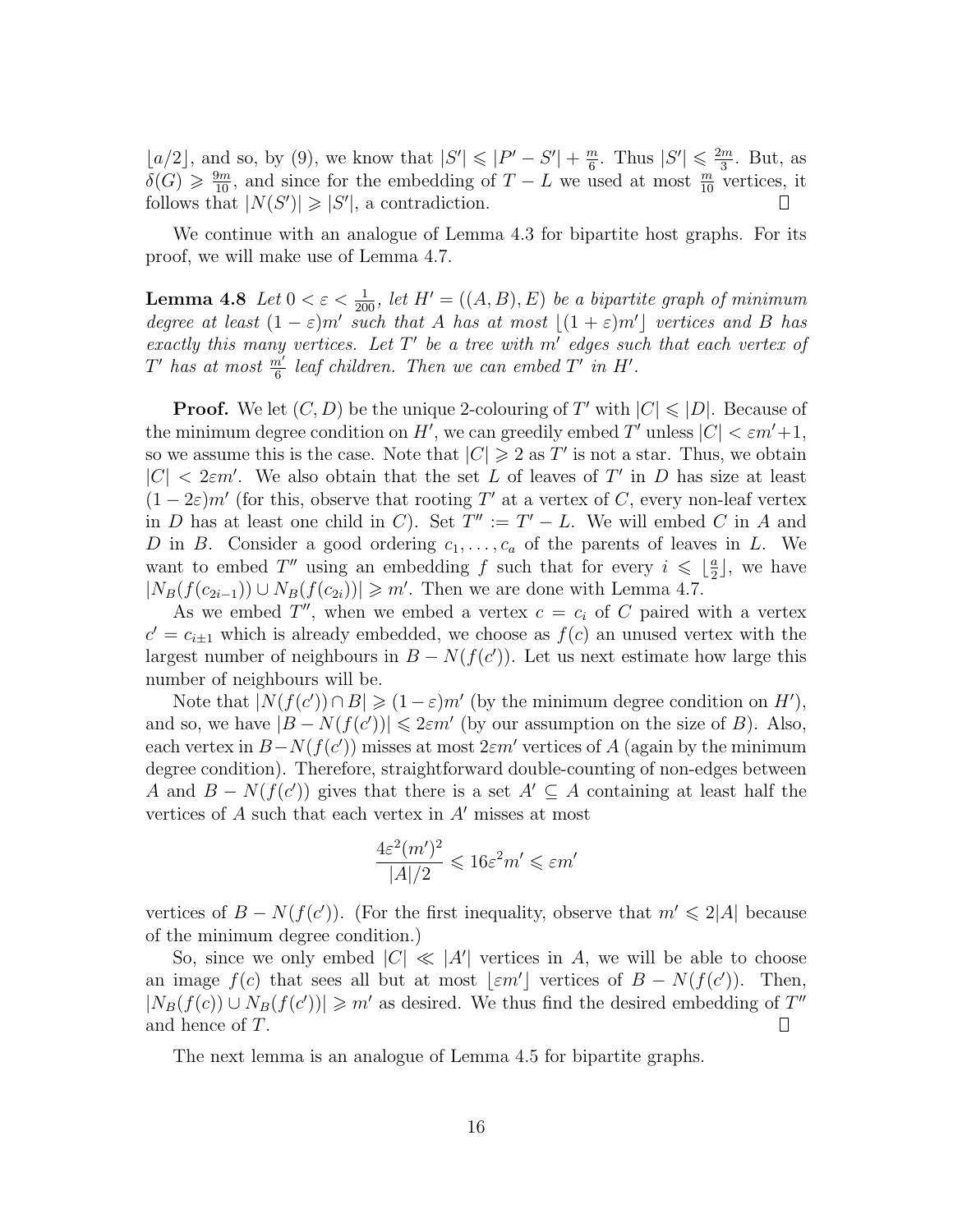**Lemma 4.9** *Let*  $0 < \varepsilon < \frac{1}{200}$  *and let*  $H' = (A, B)$  *be a bipartite subgraph of a graph G. Suppose H' has minimum degree at least*  $(1 - \varepsilon)m'$ , *both A and B contain at most*  $(1+\varepsilon)m'$  *vertices, A contains a vertex v which* has degree at least *m'* in *G*, *and every vertex of*  $G - H'$  sees at least  $(1 - 2\varepsilon)m'$  vertices of  $G - H'$ . Let  $T'$  be a *tree with m'* edges such that each vertex of  $T'$  has at most  $\frac{\varepsilon m'}{2}$  *leaf children. Then we can embed*  $T'$  *in*  $G$ *.* 

**Proof.** We let  $(C, D)$  be the unique 2-colouring of  $T'$  with  $|C| \leq |D|$ . Set  $B' := N(v) \cap B$  and  $a := m' - |B'|$ . Since we cannot embed the tree into  $(A, B')$ using Lemma 4.6, we know that  $|B'| < |D|$ , and thus

$$
|C| = m' + 1 - |D| \le m' - |B'| = a.
$$

We embed a separator *z* for *T ′* into *v*. We will embed the leaf children of *z* at the end of the process, which we can do because of our degree bound on *v*. Let  $K_1, \ldots, K_\ell$ be the non-singleton components of  $T' - z$ . Every  $K_i$  contains a vertex of  $C$ , and thus  $\ell \leq a$ .

Since z is a separator, we know that

$$
||D \cap V(K_i)| - |C \cap V(K_i)|| \leq \frac{m' - 2}{2}
$$
 (10)

for all  $i \leq \ell$ . We let  $w_i$  be the root of  $K_i$ , i.e. the vertex of  $K_i$  adjacent to *z*. We will embed the roots  $w_i$  into neighbours of  $v$  in  $G$  and then embed the rest of the tree greedily in *H′* .

First suppose that *v* has at least *a* neighbours in *A*. Successively embed the roots  $w_i$ , in a way that ensures we can keep the embedding as balanced as possible at each step. This means that when we are about to embed  $w_i$ , we choose an image for  $w_i$  in either *A* or *B*, so that the larger colour class of  $K_i$  will be forced to be embedded in that set among *A*, *B* that when we finish our embedding will contain less of  $\bigcup_{j < i} V(K_j)$ . (If both *A*, *B* will contain the same number of vertices from  $\bigcup_{j < i} V(K_j)$ , for instance when  $i = 1$ , we just arbitrarily choose either *A* or *B* for embedding *w<sup>i</sup>* .)

Next, embed greedily the remainder of the components  $K_i$ . This can be done since the way we embedded the roots  $w_i$ , together with  $(10)$ , ensures that

$$
\left| |D \cap \bigcup_{j \leq i} V(K_j)| - |C \cap \bigcup_{j \leq i} V(K_j)| \right| \leq \frac{m'-2}{2}
$$

for each  $i \leq \ell$ . Thus, throughout the embedding process of the  $K_i$ , we use at most 3*m′*  $\frac{m'}{4}$  vertices on each side A, B.

Now, if *v* has fewer than *a* neighbours in *A*, we attempt to perform the same procedure. If we run out of neighbours of *v* in *A* during the embedding of the roots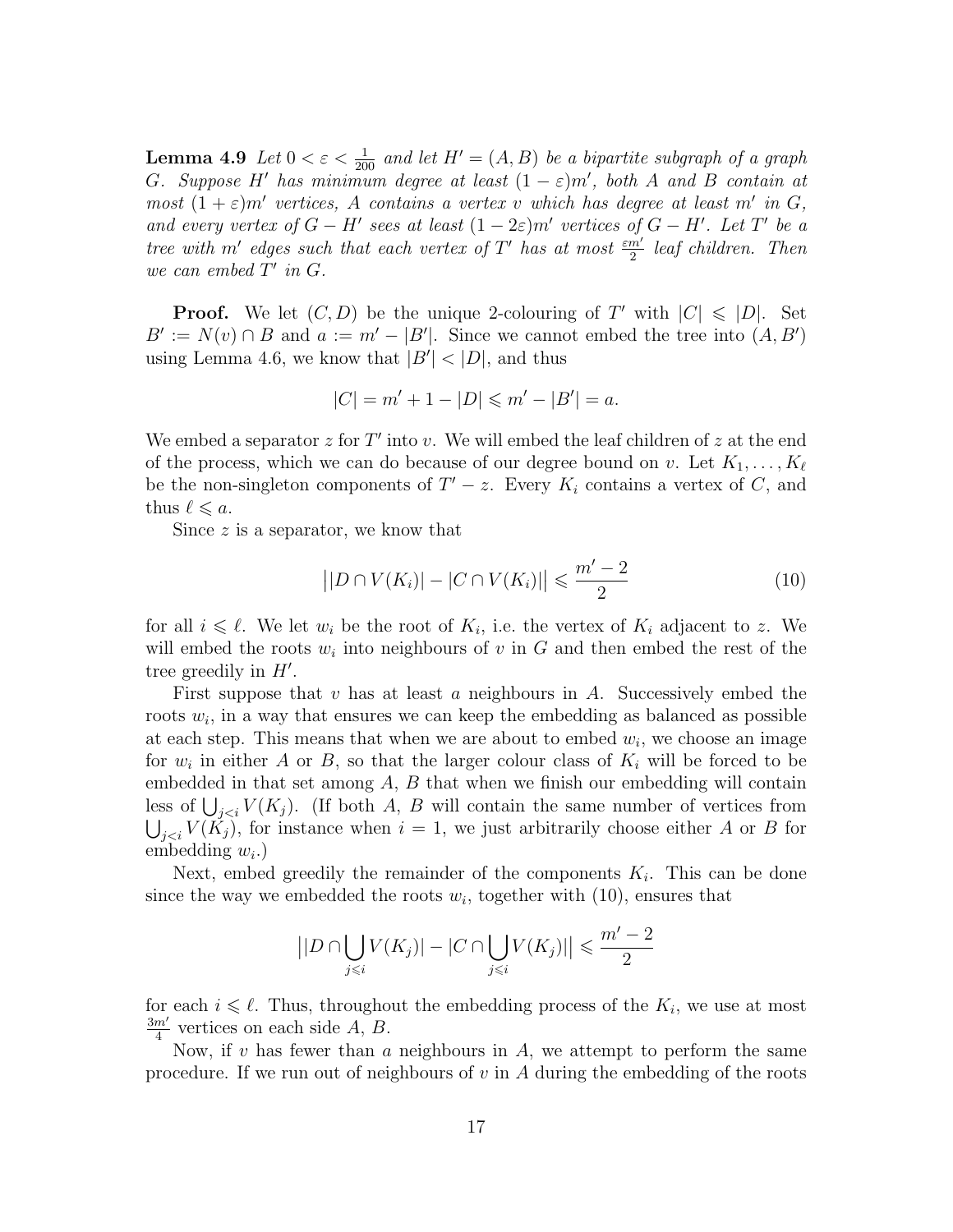*w*<sub>*i*</sub>, then we start to embed roots *w*<sub>*i*</sub> which were to be embedded into *A* into  $N(v) - H'$ (this is possible as *v* has degree at least  $m'$ ). We will embed the corresponding  $K_i$ in  $G − H'$ , using the large minimum degree of  $G − H'$ . If at any point the total size of the components embedded in  $G - H'$  exceeds  $\frac{m'}{4}$ , then we stop embedding roots  $w_i$  in  $G - H'$ . Instead, we embed the remaining  $w_i$  in  $B$  and the remaining  $K_i$  in  $H'$ (this is possible because of the minimum degree of *H′* ). We will be able to embed the components whose roots are embedded in  $G - H'$  because they have at most 3*m′*  $\frac{m'}{4}$  vertices and this graph has minimum degree at least  $(1 - 2\varepsilon)m'$ .  $\Box$ 

#### **4.4 Graphs Without Very Dense Subgraphs**

The main result of this section is Lemma 4.11. It says that if, in the situation of Theorem 1.3, we cannot embed *T* in *G*, then either *G* is locally *m*-sparse (a situation we dealt with in Subsection 4.1), or *G* contains at least one clique or bipartite (*m, δ*) dense subgraph (see below for the definition). In the Subsections 4.2 and 4.3, we saw how to use these subgraphs. Everything will be put together in the last part of our proof, in Subsection 4.5.

Let us now define the subgraphs we are looking for. A subgraph *H* of *G* is *clique*  $(m, \alpha)$ *-dense* if it has at most  $m + 1$  vertices and minimum degree at least  $(1 - \alpha^{1/14})m$ . A connected bipartite subgraph *H* of *G* is *bipartite*  $(m, \alpha)$ *-dense* if it has minimum degree at least  $(1 - \alpha^{1/14})m$  and each side of its (unique) bipartition has at most *m* vertices.

We first treat the case that *T* has many leaves. For this case, we need to make use of Lemma 4.7 from Subsection 4.3.

**Lemma 4.10** *For every sufficiently small*  $\alpha > 0$  *the following holds. Suppose G is a graph of minimum degree at least*  $(1 - \alpha)m$  *with no clique*  $(m, \alpha)$ *-dense subgraph and no bipartite*  $(m, \alpha)$ -dense subgraph, and let T be a tree with at most m edges. *If T has at least*  $(1 - \alpha^{1/7})m$  *leaves, but no vertex of T is incident to more than*  $\frac{m}{6}$ *leaves, then we can embed T in G.*

**Proof.** Let *L* be the set of leaves of *T* and fix any good ordering  $p_1, \ldots, p_a$  of the parents of *L*. We claim that we can embed all of  $T - L$  in  $G$ , via a good embedding *f*, while maintaining that, for each  $i \leq a/2$ , we have

$$
|N(f(p_{2i-1})) \cup N(f(p_{2i}))| \ge m. \tag{11}
$$

Then, Lemma 4.7 guarantees our partial embedding can be extended to an embedding of all of *T*. So we only need to prove we can find *f* satisfying (11).

For this, suppose that  $p = p_j$  is the first vertex of  $T - L$  that cannot be embedded without violating (11). Then there is an already embedded vertex  $p' = p_{j\pm 1}$  such that the pair  $p, p'$  violates (11) for any embedding of  $p$ . Let  $q$  be the parent of  $p$ , and let *A* be a subset of size  $\lceil (1 - \alpha - \alpha^{1/7})m \rceil$  of the unused neighbours of  $f(q)$ . (Note that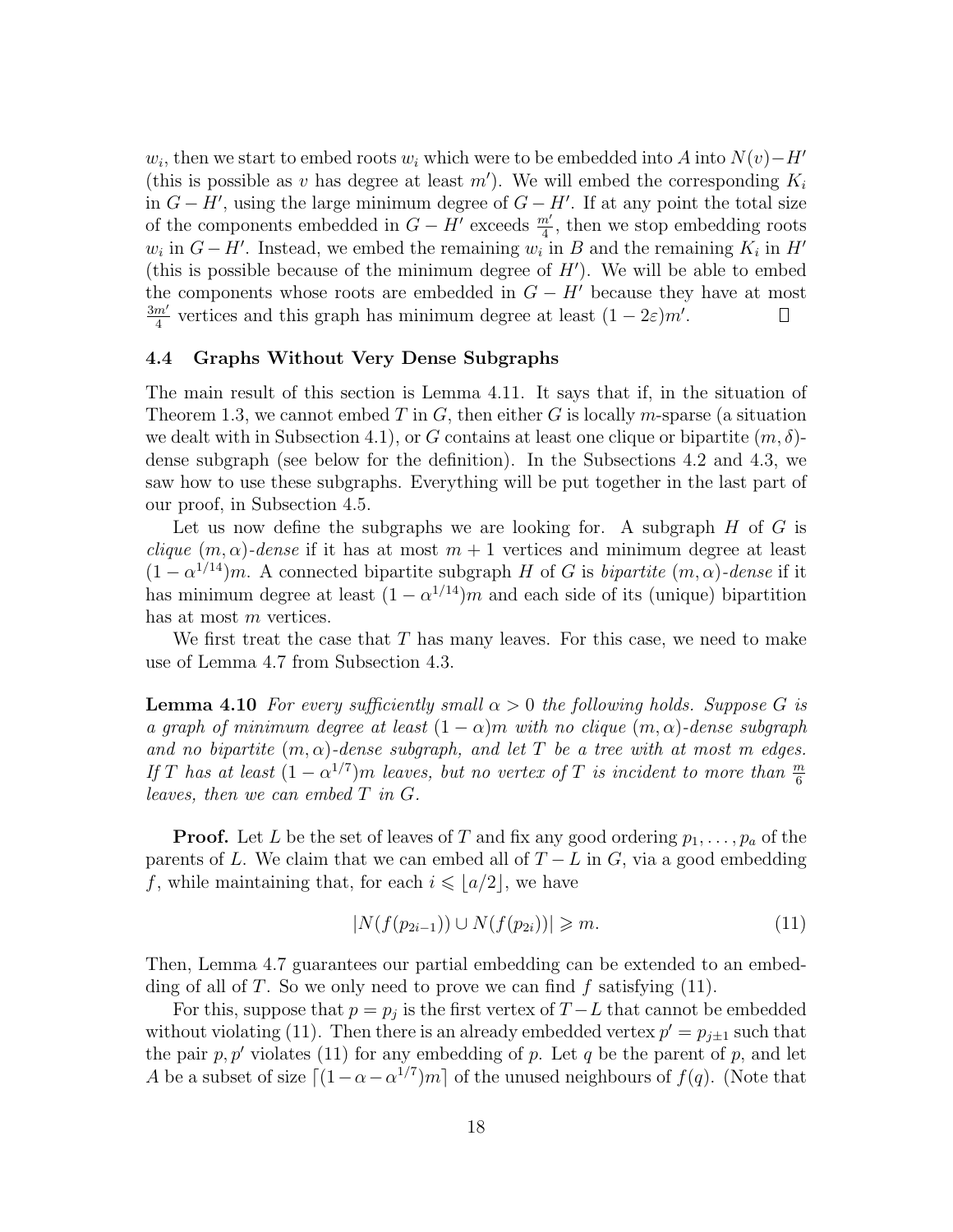there are that many unused neighbours of  $f(q)$  because  $|V(T - L)| \le \alpha^{1/7} m + 1$  by assumption.) Let *B* be the set of (used and unused) neighbours of  $f(p')$ . Since (11) is violated for any embedding of p, we know that  $|B| \leq m$  and that

every vertex in 
$$
A
$$
 has degree less than  $m$ . (12)

Since  $\delta(G) \geq (1 - \alpha)m$ , we have  $|B| \geq (1 - \alpha)m$ , and also, since (11) is violated, every vertex of *A* has at least  $(1-2\alpha)m$  neighbours in *B*. So, there is a set  $B' \subseteq B$  of size at least  $(1 - \sqrt{2\alpha})|B|$  such that each vertex in *B'* has degree at least  $(1 - \sqrt{2\alpha})|A|$ into *A*. Note that  $|B'| \geq (1 - \sqrt{2\alpha})|B| \geq (1 - \sqrt{2\alpha})(1 - \alpha)m \geq (1 - 2)$ *√ α*)*m*.

Assume for a contradiction that  $A - B'$  has size at most  $\alpha^{1/7}m$ . Then every vertex of  $A \cap B'$  has degree at least

$$
(1 - \sqrt{2\alpha})|A| - \alpha^{1/7}m \ge (1 - \sqrt{2\alpha})(1 - \alpha - \alpha^{1/7})m - \alpha^{1/7}m \ge (1 - \alpha^{1/14})m
$$

in  $G[A \cap B']$ . Hence  $G[A \cap B']$  is clique  $(m, \alpha)$ -dense, a contradiction.

Hence  $A - B'$  has size at least  $\alpha^{1/7}m$ . Then  $A \cap B' = \emptyset$ , because the degree (in *G*) of any vertex  $v \in A ∩ B'$  would exceed

$$
|A \cup B'| - 2\alpha m - \sqrt{2\alpha}|A| \ge |B'| + \alpha^{1/7}m - 2\alpha m - \sqrt{2\alpha}m
$$
  
\n
$$
\ge (1 - 2\sqrt{\alpha})m + \alpha^{1/7}m - 2\alpha m - \sqrt{2\alpha}m
$$
  
\n
$$
\ge m.
$$

contradicting (12). So, the bipartite subgraph of *G* with sides  $A - B'$  and  $B' - A$ is bipartite  $(m, \alpha)$ -dense, a contradiction. This proves the existence of an embedding satisfying (11), completing our proof.

 $\Box$ 

We now use Lemma 4.10 together with Lemma 4.3 from the previous section to prove the main result of this section:

**Lemma 4.11** *For every sufficiently small positive constant*  $\alpha$ , and  $m \ge \alpha^{-2}$ , the *following holds for each tree T with at most m edges none of whose vertices has more than*  $\alpha$ *m leaf children. If G is a graph of minimum degree at least*  $(1 - \alpha)m$ *that is not locally m-sparse and contains neither a clique* (*m, α*)*-dense subgraph nor a bipartite*  $(m, \alpha)$ -dense subgraph then we can embed  $T$  *in*  $G$ *.* 

**Proof.** If *T* has less than  $m-1$  edges, then the tree obtained from *T* by adding a path of length  $m - |V(T)|$  on any vertex of T also satisfies the hypothesis of the lemma. Thus, it suffices to prove the result for trees with  $m-1$  or  $m$  edges. Henceforth, we assume that *T* has  $m-1$  or  $m$  edges.

We choose  $\alpha$  small enough to satisfy certain inequalities in the proof. By Lemma 4.10, we may assume that

$$
T \text{ has fewer than } (1 - \alpha^{1/7})m \text{ leaves.}
$$
 (13)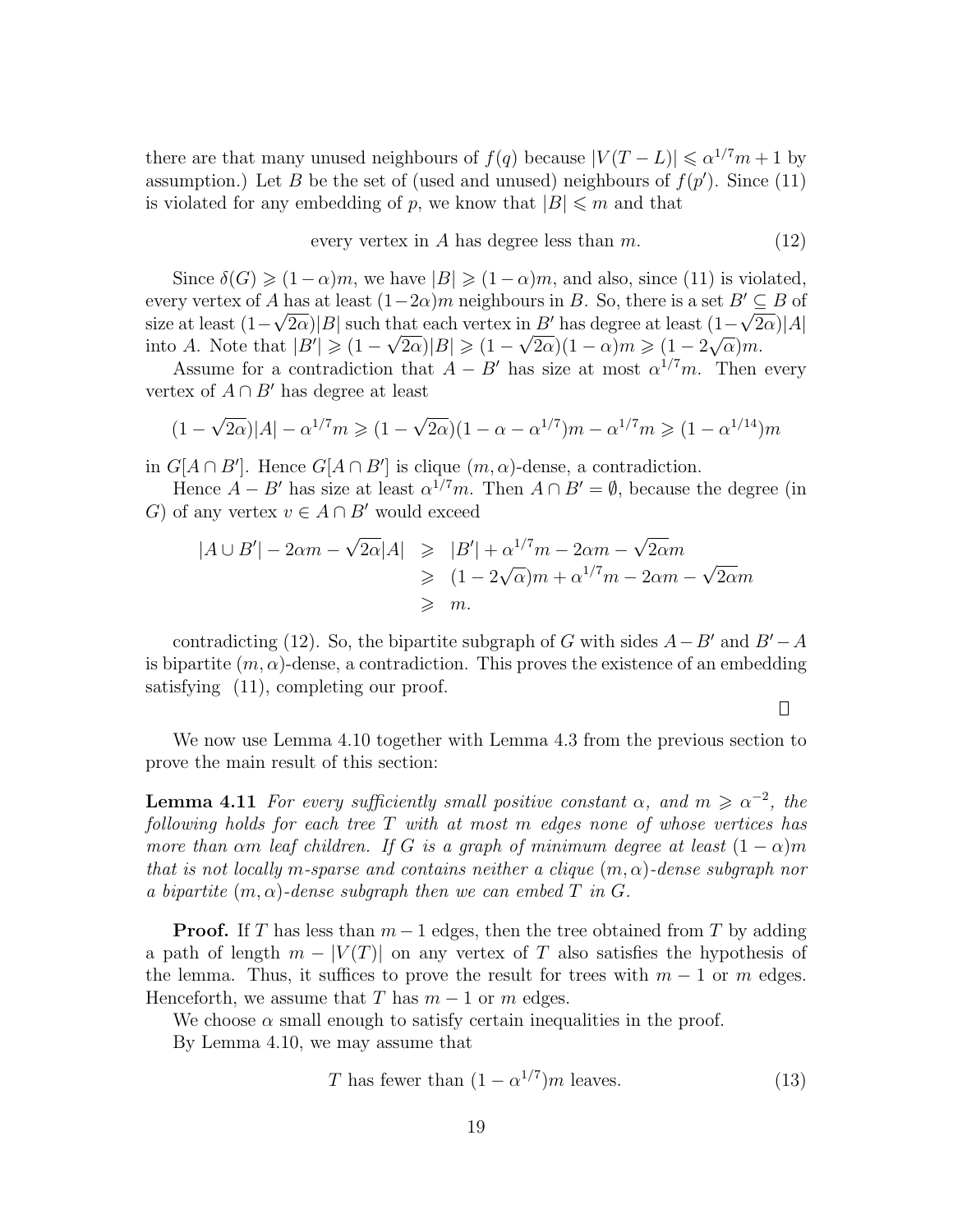We let *H* be the densest subgraph of *G* with at most  $m + 1$  vertices. We let  $\delta := \delta(H)$  be the minimum degree of *H*, let *a* be its average degree and let *w* be some minimum degree vertex of *H*. Note that  $a \geq \frac{m}{25}$ , since *G* is not locally *m*-sparse. So, as  $\delta > \frac{a}{2}$  (by our choice of *H*),

$$
\delta \geqslant \frac{m}{50}.\tag{14}
$$

Also,

no vertex *y* outside of *H* sees more than  $\delta + 1$  vertices of *H*, (15)

as otherwise *H − w* + *y* contradicts our choice of *H*. Furthermore, we can assume that

$$
\delta < (1 - \alpha^{1/14})m \tag{16}
$$

as otherwise *H* is a clique  $(m, \alpha)$ -dense subgraph.

We apply Observation 2.3 to obtain a vertex *z* such that the largest component of *T* − *z* has fewer than  $m(1 - \alpha^{1/3})$  vertices and every other component has fewer than  $\alpha^{1/3}m+1$  vertices. We let *F* be a forest consisting of the union of some components of  $T - z$  with between  $\alpha^{1/3}m$  and  $2\alpha^{1/3}m$  vertices. Note that since *z* has at most *αm* leaf children (by the assumptions of the lemma), and since  $\frac{|F| - \alpha m}{2} \geq \alpha m$ 

$$
z \text{ has at least } \alpha m \text{ non-neighbours in } F. \tag{17}
$$

We embed *z* into *w* and the neighbours of *z* in *F* into *G−H*; this is possible because by (16) *w* has at least  $\delta(G) - \delta \geqslant (\alpha^{1/14} - \alpha)m \geqslant 2\alpha^{1/3}m$  neighbours in  $G - H$ . We leave the remaining at least *αm* vertices of *F* to embed at the end of the process.

By (13), we know  $T - F$  has fewer than  $(1 - \alpha^{1/7})m < (1 - 9\alpha^{1/3})m$  leaves. Hence, by Lemma 2.2, we can choose a subtree  $T'$  of  $T - F$  containing  $z$  which has  $2\lceil \alpha^{1/3}m \rceil + 2$  vertices and a perfect matching.

As we are about to explain, we claim that either

- (i) there are  $u, u' \in V(H)$  such that  $d_H(u) \leq \delta + 3\alpha m$ , and  $N_H(u')$  contains a set *A* of  $\lceil \delta - 4\alpha^{1/3}m \rceil$  vertices each of which sees at most  $\delta + 7\alpha^{1/3}m$  vertices of *H* at least  $\delta - 4\alpha^{1/3}m$  of which are in  $N_H(u)$ , or
- (ii) we can construct an embedding of *T'* so that for every  $x \in V(H)$  with  $d_H(x)$  $\delta + 3\alpha m$ , we have used at least  $3\alpha m$  vertices outside the closed neighbourhood of *x*.

We will show that if (i) does not hold in *H*, then we can find an embedding as in (ii). To do so, we root *T ′* at *z* and consider a good iterative construction process for *T ′* into *H* in which (a) we embed the two vertices of each matching edge in consecutive iterations, and (b) we embed each vertex  $q$  in a randomly chosen unused element of  $N(f(p(q)))$ . Using our lower bound of  $\alpha^{-2}$  on *m*, we shall prove that with positive probability for every  $x \in V(H)$  with  $d_H(x) < \delta + 3\alpha m$ , we have used at least 3*αm* vertices outside the closed neighbourhood of *x*.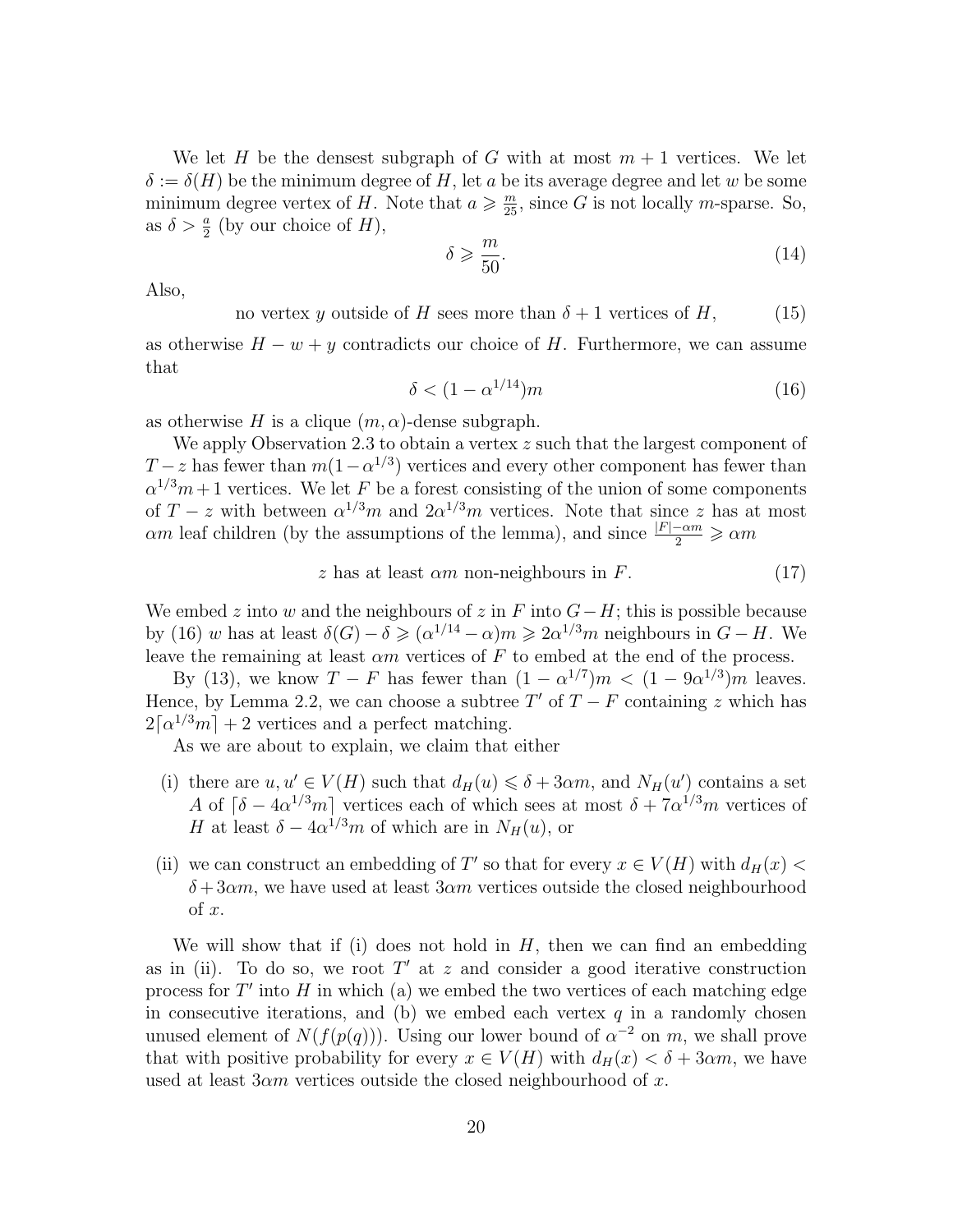So consider a vertex *x* such that  $|N_H(x)| < \delta + 3\alpha m$ . Let us first estimate the probability that for a fixed matching edge  $e = \{v_1, v_2\}$  (of the perfect matching of *T*<sup> $\prime$ </sup>) which does not contain *z*, we embed the second endpoint *v*<sub>2</sub> of *e* outside  $N_H(x)$ . For this, we let *A* be the set of all vertices that are neighbours of the image of *p*(*v*<sub>1</sub>) and see at most  $\delta + 7a^{1/3}m$  vertices of *H* at least  $\delta - 4a^{1/3}m$  of which are in  $N_H(x)$ . Since we assume (i) does not hold (for  $u = x$  and  $u' = f(p(v_1))$ ), we know that  $|A| < \lceil \delta - 4\alpha^{1/3}m \rceil$ , while there are at least  $\delta - |V(T') - v_1 - v_2| \geq$  $\delta - 2\lceil \alpha^{1/3}m \rceil$  available possible images for the first endpoint *v*<sub>1</sub>. Thus, irrespective of the embedding to this point, the probability that  $v_1$  is embedded in a vertex outside *A* is at least  $2\alpha^{1/3}$ . Therefore, again irrespective of the embedding to this point, the probability we embed  $v_2$  outside  $N_H(x)$  is at least  $4\alpha^{2/3}$ . (For this, observe that every vertex outside *A* has at least  $4\alpha^{1/3}m$  neighbours in  $H - N_H(x)$  and that at least  $2\alpha^{1/3}m$  of them are unused.) We have shown<sup>1</sup> that the number of nonneighbours of *x* used in the embedding is a random variable whose value dominates  $\text{Bin}(\lceil \alpha^{1/3}m \rceil, 4\alpha^{2/3})$ , where the *binomial random variable*  $\text{Bin}(n, p)$  is the sum of *n* independent 0–1 random variables, each equal to 1 with probability *p*.

Thus the probability that there are less than 3*αm* such non-neighbours is bounded from above by the probability that  $\text{Bin}(\lceil \alpha^{1/3}m \rceil, 4\alpha^{2/3})$  is less than  $3\alpha m$ . Chernoff's Bound (see [AS08, McD89]) states that for every  $t \in [0, np]$ ,

$$
\mathbf{Pr} \left( \left| \text{Bin}(n, p) - np \right| > t \right) < 2 \exp \left( - \frac{t^2}{3np} \right) \, .
$$

Hence the probability that the number of non-neighbours of *x* used in the embedding is less than  $3\alpha m$  is less than  $2 \exp(-\alpha m/12)$ .

Since the number of such vertices x (vertices with less than  $\delta + 3\alpha m$  neighbours in *H*) is at most  $m+1$ , the probability that there is a vertex *x* with  $|N_H(x)| < \delta + 3\alpha m$ such that less than 3*αm* non-neighbours of *x* are used in the embedding is at most  $(m + 1) \times 2 \exp(-\frac{1}{12}\alpha m) \leq 2(m + 1) \exp(-\frac{1}{12}m^{1/2})$  because  $m \geq \alpha^{-2}$ . Since we assumed *m* to be sufficiently large (since it is at least  $\alpha^{-2}$ ), this is less than 1, and so there is an embedding as in (ii).

If we find an embedding as in (ii), then we can continue our good iterative construction process on the rest of  $T - F$ , always embedding in a vertex of *H* if possible. Clearly, we embed at least  $\delta + 3\alpha m + 1$  vertices in *H*. At this point, making use of (15), we can greedily embed *F* in the unused vertices of  $G - H$ .

So we will from now on assume that (i) holds. Then, we can find a subset *B* of  $\lceil \delta - 1.5 \alpha^{1/6} m \rceil$  vertices of  $N_H(u)$  each of which sees at least  $\delta - 7 \alpha^{1/6} m$  vertices

<sup>&</sup>lt;sup>1</sup>We can decide for each matching edge *e* when we come to it, whether or not its second endpoint is in  $N<sub>H</sub>(x)$ , and then choose the embedding of its two endpoints conditional on our decision. We can make this decision by considering a random variable  $z_e$  which is 1 with probability  $4\alpha^{2/3}$ . If  $z_e = 1$  we do not put the second endpoint of *e* in  $N_H(x)$ , otherwise we may or may not put this second endpoint in  $N_H(X)$ . The  $z_e$  are independent.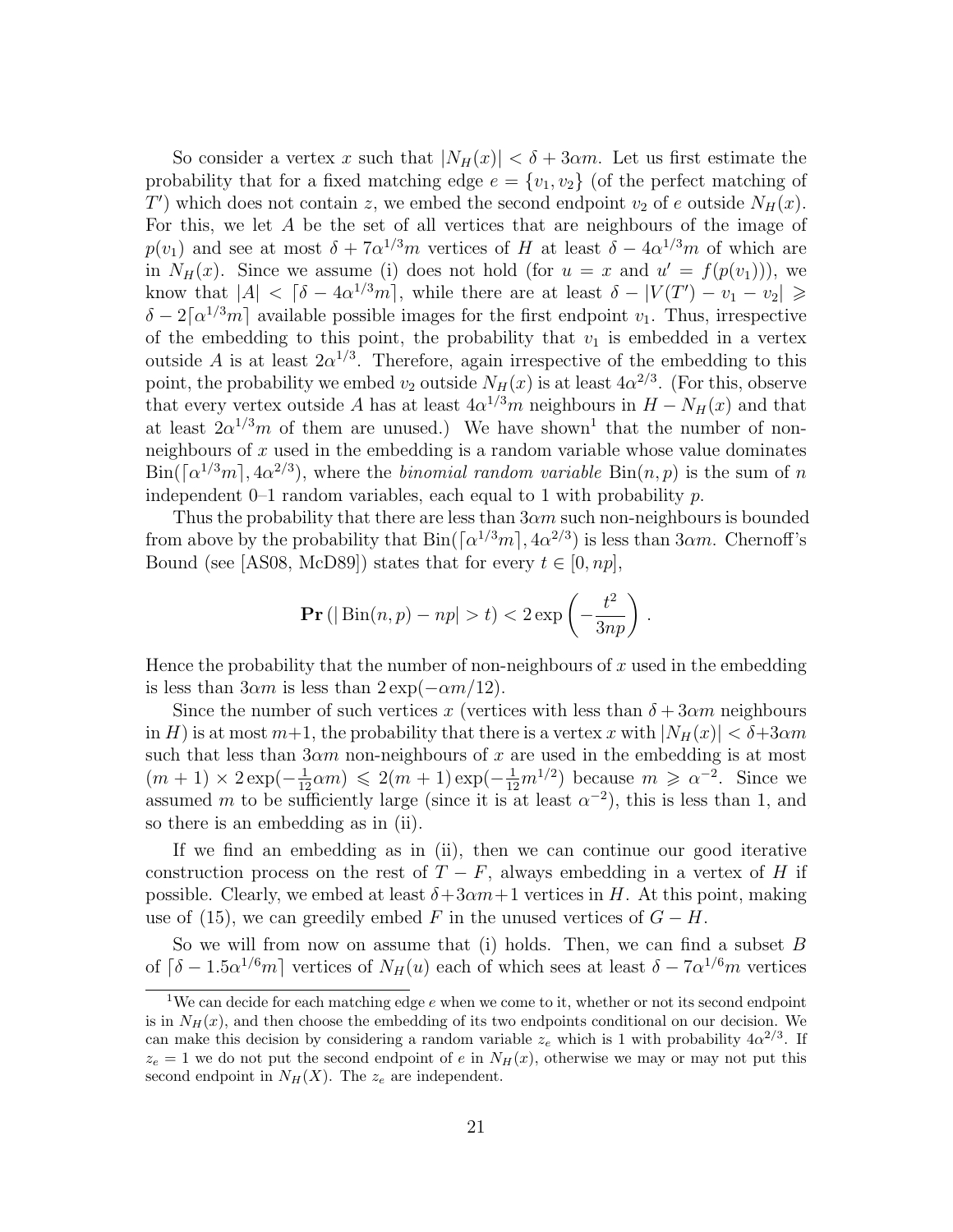of *A*. Indeed, otherwise there are at least

$$
1.5\alpha^{1/6}m \cdot (|A| - (\delta - 7\alpha^{1/6}m)) \geq 1.5\alpha^{1/6}m \cdot 3\alpha^{1/6}m \geq 4.5\alpha^{1/3}m^2
$$

non-edges between *A* and  $N_H(u)$ , but the way *A* was chosen allows for at most

$$
|A| \cdot (|N_H(u)| - (\delta - 4\alpha^{1/3}m)) \leq |\delta - 4\alpha^{1/3}m| \cdot (4\alpha^{1/3}m + 3\alpha m) < 4.5\alpha^{1/3}m^2
$$

such non-edges (here, we use that  $\delta < m$  by (16)). Clearly every vertex of A sees at least  $\delta - 7\alpha^{1/6}m$  vertices of *B*.

Let us recapitulate the situation as follows. We found sets  $A, B \subseteq V(H)$  such that

$$
|A| = \lceil \delta - 4\alpha^{1/3} m \rceil, \ |B| = \lceil \delta - 1.5\alpha^{1/6} m \rceil \tag{18}
$$

and

the minimum degree from *A* to *B* and from *B* to *A* is at least  $\delta - 7\alpha^{1/6}m$ . (19)

**Case 1:**  $A - B$  and  $B - A$  both have size at least  $25\alpha^{1/6}m$ .

Let  $[A - B, B - A]$  denote the bipartite subgraph of *G* spanned by the edges between  $A - B$  and  $B - A$ . Then

$$
[A - B, B - A]
$$
 has minimum degree at least  $17\alpha^{1/6}m$ . (20)

Furthermore, each vertex of  $A \cap B$  sees at least  $|B| - 7\alpha^{1/6}m + |A - B| - 7\alpha^{1/6}m \geqslant$  $|B| + 11\alpha^{1/6}m$  vertices of  $A \cup B$ , and thus,

each vertex of  $A \cap B$  sees at least  $\delta + 9\alpha^{1/6}m$  vertices of  $A \cup B$ . (21)

By (13),  $T - F$  has fewer than  $(1 - \alpha^{1/7})m$  leaves, and by definition  $|T - F|2\alpha^{1/3}$ . Hence,  $T - F$  has fewer than  $|T - F| - 33\alpha^{1/6}m$  leaves. So, by Lemma 2.2, we can find a subtree  $T^*$  of  $T - F$  with  $2 \lceil 16\alpha^{1/6}m \rceil$  vertices which contains *z* and has a perfect matching and hence a 2-colouring with colour classes of equal size. Using (20), we embed  $T^*$  into  $[A - B, B - A]$ , with  $z$  in  $A - B$ .

We claim that at this point, for every vertex *x* of  $A \cup B$  with less than  $\delta + \alpha^{1/6}m$ neighbours in  $A \cup B$ ,

we have embedded at least  $8\alpha^{1/6}m$  vertices in non-neighbours of *x*. (22)

For this, it suffices to observe that  $x \notin A \cap B$  by (21), and if  $x \in A$ , say, then we embedded at least  $16a^{1/6}m$  vertices in  $A - B$ , but *x* only sees at most  $\delta + \alpha^{1/6}m$  $d_B(x) \leq 8\alpha^{1/6}m$  of these. (Here we used (19) for the bound on  $d_B(x)$ .)

We continue embedding  $T - F$  into  $H[A \cup B]$  until we have embedded at least  $\delta + \alpha^{1/6}m + 1$  vertices into it, which we can do because of (19) and (22). By definition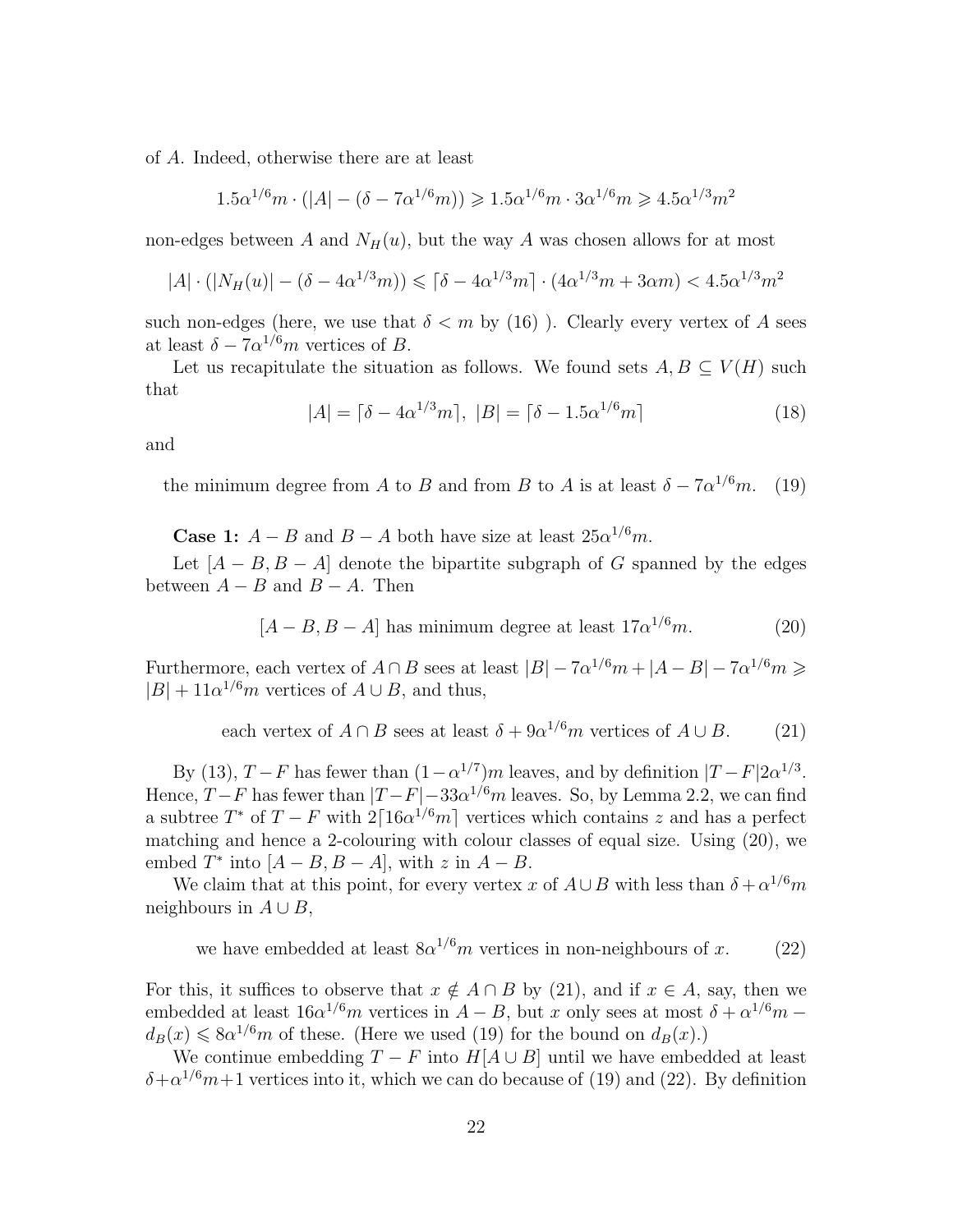of *F*, *z* has at most  $2\alpha^{1/3}m$  neighbours in *F*. We can embed these into  $G - V(H)$ , since  $f(z)$  has at least

$$
\delta(G) - \delta > (1 - \alpha)m - (1 - \alpha^{1/14})m \ge 2\alpha^{1/3}m
$$

neighbours outside  $H$  (we used  $(16)$  for the first inequality). We can then complete greedily the embedding of  $T - F$  as at least  $\alpha m$  vertices of  $F$  have not yet been embedded by (17). Finally, complete the embedding of *F* in  $G - V(H)$ ; this is possible because in  $G - V(H)$  every vertex has degree at least  $(1 - \alpha)m - \delta - 1$  by (15), and at most  $m - \delta - \alpha^{1/6}m$  vertices of *T* are embedded in  $G - V(H)$ .

**Case 2:** One of  $A - B$  or  $B - A$  has size at most  $25\alpha^{1/6}m$ .

Since by (19), each vertex of *A* misses at most  $7\alpha^{1/6}m$  vertices of *B*, and vice versa, *G*[*A∩B*] has minimum degree at least *|A∩B|−*7*α* <sup>1</sup>*/*<sup>6</sup>*m*. We consider a largest induced subgraph *H<sup>'</sup>* of *G* with at most  $m + 1$  vertices and at most  $7\alpha^{1/6}m|V(H')|$ non-adjacent pairs of vertices, chosen so as to maximize the number of edges in *H′* . So, if  $H'$  has minimum degree  $\delta'$  then

every vertex outside 
$$
H'
$$
 has degree at most  $\delta' + 1$  in  $H'$ . (23)

Note that since  $G[A \cap B]$  is one possible choice for  $H'$ ,

$$
|V(H')| \geq |A \cap B| \geq \min\{|A|, |B|\} - 25\alpha^{1/6}m \geq \delta - 27\alpha^{1/6}m > \frac{m}{100},\tag{24}
$$

where we used (18) in the second-to-last inequality and (14) in the last one. We obtain a subgraph *H<sup>∗</sup>* of *H′* by iteratively deleting vertices which are non-adjacent to more than  $\frac{\alpha^{1/13}m}{3}$  $rac{13m}{3}$  vertices in the current subgraph. Then the minimum degree *m<sup>∗</sup>* of *H<sup>∗</sup>* is bounded by

$$
\delta^* \ge |V(H^*)| - \frac{\alpha^{1/13}m}{3}.\tag{25}
$$

Clearly we delete at most  $\frac{\alpha^{1/13}m}{10}$  vertices, that is,

$$
|V(H')| - |V(H^*)| \leq \frac{\alpha^{1/13}m}{10}.\tag{26}
$$

If  $|V(H^*)|$  exceeds  $(1 - \alpha^{1/13})m$  then as  $H^*$  has minimum degree at least  $\delta^* \geq$  $|V(H^*)| - \frac{\alpha^{1/13}m}{3} \geqslant (1 - \alpha^{1/14})m$ , we obtain that  $H^*$  is an  $(m, \alpha)$ -dense clique, contradicting our assumption that no such exist. So we can assume that

$$
|V(H^*)| \leq (1 - \alpha^{1/13})m. \tag{27}
$$

Observation 2.3 implies we can choose a vertex *z <sup>∗</sup>* of *T* such that the largest component of  $T-z^*$  contains at most  $\left(1-\frac{\alpha^{1/13}}{2}\right)$  $\frac{1}{2}$ )*m* vertices and every other component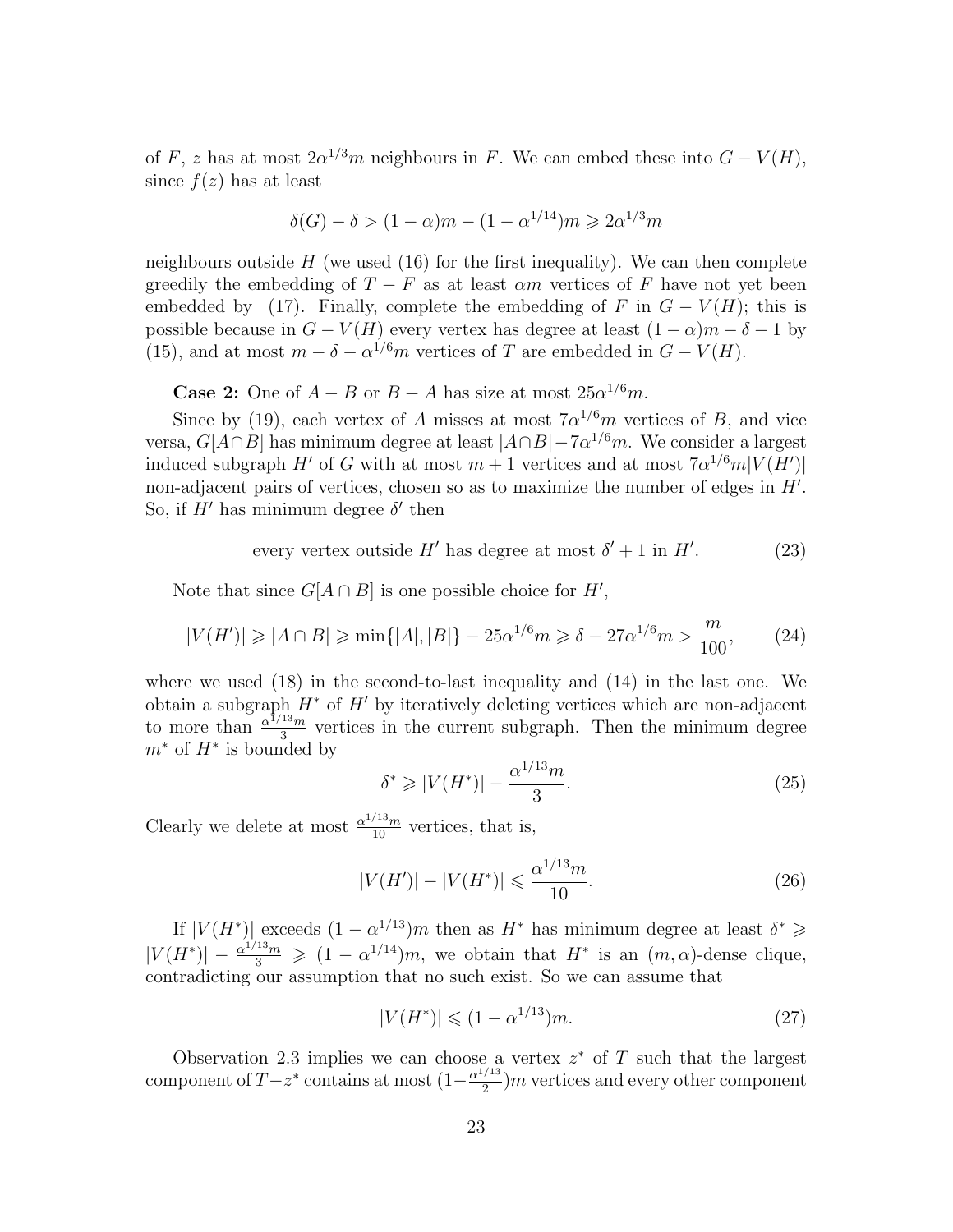of  $T - z^*$  contains fewer than  $\frac{\alpha^{1/13}m}{2}$  $\frac{15m}{2}$  vertices. We choose a smallest possible forest *F*<sup>\*</sup> consisting of the union of components of  $T - z^*$  whose total size is between  $\frac{\alpha^{1/13}m}{2}$ 2 and  $\alpha^{1/13}m$ . We note that since  $z^*$  is incident to at most  $\alpha m$  leaves,

$$
F^*
$$
 contains at least  $\frac{\alpha^{1/13}m}{6}$  non-neighbors of  $z^*$ . (28)

First suppose  $\delta'$  (the minimum degree of *H'*) is at most  $|V(H')| - 1 - \frac{2\alpha^{1/13}m}{3}$  $rac{15m}{3}$ . We use a good iterative construction process to embed  $T - F^*$  into  $G$  with  $z^*$  in a vertex of  $H^*$  and using vertices of  $H^*$  when possible. By (25), we use at least  $|V(H^*)| - \frac{\alpha^{1/13}m}{3} + 1$  vertices of *H*<sup>\*</sup> before embedding any of *T − F*<sup>\*</sup> outside *H*<sup>\*</sup>. When we are about to first embed a vertex outside of *H<sup>∗</sup>* , we proceed as follows.

We start by embedding the neighbours of  $z^*$  in  $F^*$  into  $G - V(H')$ . Observe that this can be done, since because of (28), we know that  $z^*$  has at most  $\frac{5}{6} \alpha^{1/13} m$ neighbours in  $F^*$ , while  $f(z^*)$  has at least

$$
(1 - \alpha)m - |V(H^*)| - |V(H' - H^*)| \ge (\frac{9}{10}\alpha^{1/13} - \alpha)m
$$

neighbours in  $G - H'$  (here, we used (26) and (27)). Then we finish our embedding of *T − F ∗* , just using the minimum degree of *G*. Finally, we embed the rest of *F ∗* in  $G - V(H')$ , using (23), our assumption on  $\delta'$ , and the fact that we used at least  $|V(H^*)| - \frac{\alpha^{1/13}m}{3} + 1$  vertices of  $H^*$ .

So we can assume that  $\delta' \geq |V(H')| - 1 - \frac{2\alpha^{1/13}m}{3}$  $\frac{m}{3}$ . Since *H'* is not an  $(m, \alpha)$ dense clique, it follows that  $|V(H')| \leq m(1 - \frac{\alpha^{1/14}}{2})$  $\frac{1}{2}$ ). We choose (the unique value of)  $\varepsilon$  such that  $\delta' = (1 - 2\varepsilon)(|V(H')| - 1)$ . Choose a subtree T' of  $T - F^*$  with  $m' = (1 - \varepsilon)(|V(H')| - 1)$  edges that contains  $z^*$  and subject to this has as few leaves as possible. We note that this implies if a vertex of *T ′* has two leaf children then all its leaf children are also leaves of  $T - F^*$ .

If no vertex of  $T'$  is incident to more than  $\frac{\varepsilon m'}{2}$  leaves then Lemma 4.3, with  $\varepsilon := (\frac{\alpha^{1/13}}{3})$  $\frac{m}{3}$ )( $\frac{m}{|V(H')|-1}$ ), ensures that we can embed *T'* in *H'* with *z*<sup>\*</sup> embedded in a vertex of minimum degree in *H′* . Note that for the application of Lemma 4.3, we use that because of (24) and the fact that we can make *m* as large as we want by making  $\alpha$  small, we know that  $\frac{m}{|V(H')|-1}$  is at most 101, ensuring that  $\varepsilon$  is sufficiently small. When we stop there are at most *εm′* unused vertices of *H′* .

If some vertex of  $T'$  is incident to more than  $\frac{\varepsilon m'}{2}$  leaf children then all but one of these leaves are also leaves of *T*. So, by hypothesis,  $\frac{\varepsilon m'}{2} < \alpha m + 2$ . In this case, we just use a good iterative construction process to embed as much of *T ′* into *H′* as possible where to begin we embed  $z^*$  in a minimum degree vertex of  $H'$ . When we stop there are at most  $2\varepsilon m' < 4\alpha m + 8$  unused vertices of *H'*.

In either case, as above, we then embed all of the neighbours of  $z^*$  in  $F^*$  into  $G - H'$  which we can do because of our upper bound on the size of  $|V(H)|$ . We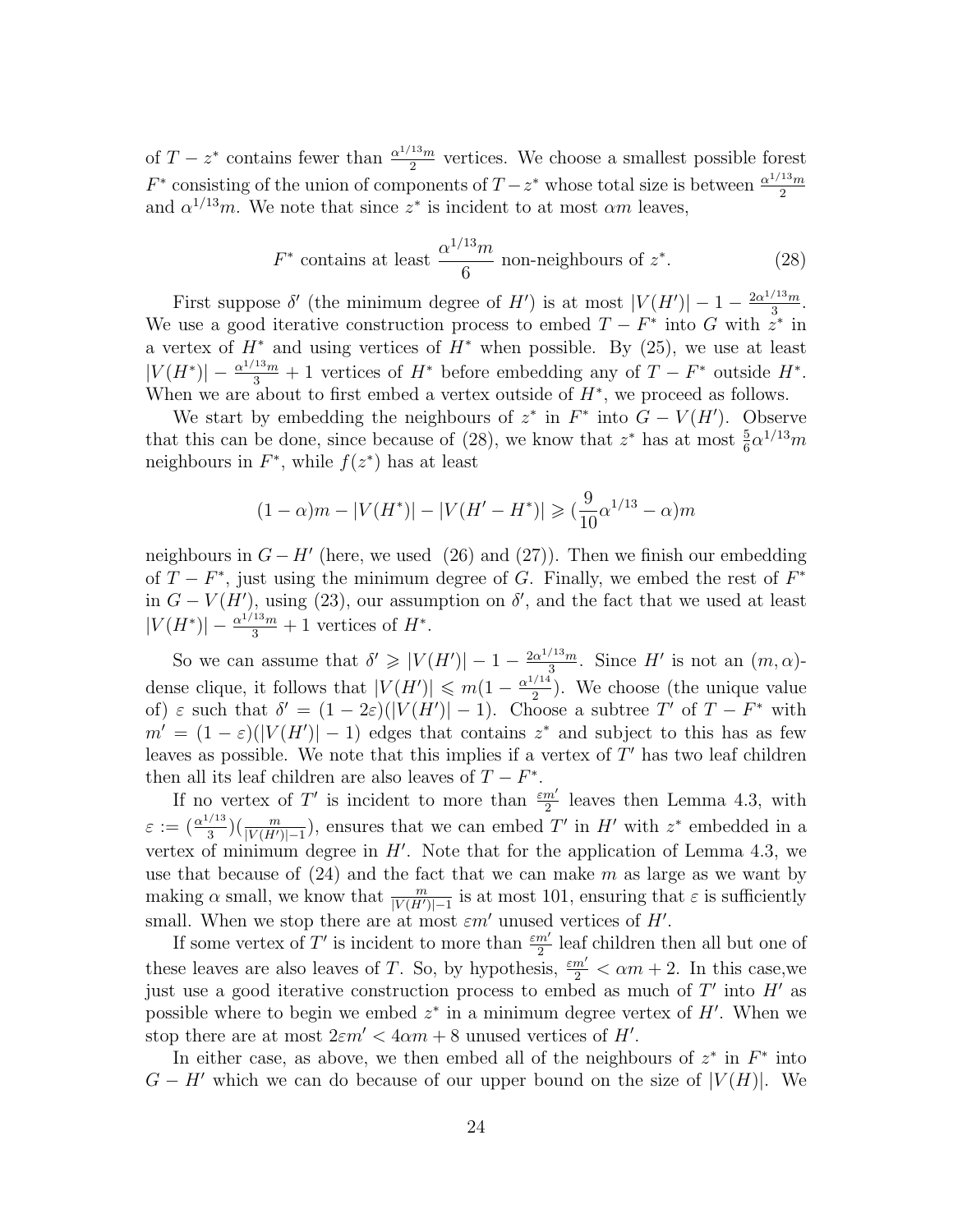then finish our embedding of  $T - F^*$ , just using the minimum degree of *G*. For the embedding of the rest of *F*, it is enough to observe that by our chocie of *H′* , every vertex of  $V(G) - V(H')$  misses at least  $max(7\alpha^{1/6}m, 2\epsilon m' - 1)$  vertices of *H'* and the number of unused vertices of *H'* is at most  $max(\varepsilon m', \alpha m + 8)$ .  $\Box$ 

#### **4.5 Finishing Things Off**

In this section we prove Theorem 1.3. We choose  $\alpha < 1/200^{15}$  sufficiently small so that Lemma 4.11 holds, and that other inequalities implicitly given in this section hold. We choose  $\gamma = \alpha^2$ . Note that we can assume  $m \geq \frac{1}{\gamma} = \frac{1}{\alpha^2}$  as otherwise the graph has minimum degree greater than  $m-1$  so at least  $m$ , and we can just greedily embed *T*. We can also assume that no vertex has  $\gamma m$  or more leaf children as otherwise we can embed this vertex in a maximum degree vertex, greedily embed the tree except for its leaf children and then greedily embed these children.

By Lemmas 4.1 and 4.11, we may assume *G* contains a clique or bipartite (*m, α*) dense subgraph. For a clique (*m, α*)-dense subgraph *D* of *G*, by an *expansion of D* we mean a graph *H* obtained by iterately adding vertices (one at a time) of *G−V* (*D*) which see at least  $(1 - \alpha^{1/15})m$  vertices of the current expansion. For a bipartite  $(m, \alpha)$ -dense subgraph  $D = (A, B)$  of *G*, by an *expansion of D* we mean a graph  $H = (A', B')$  obtained by iterately adding one at a time vertices *v* of  $G - V(D)$ which see at least  $(1 - \alpha^{1/15})m$  vertices of one of the sides of the current expansion; we then add *v* to the other side, and forget about all edges from *v* to this side. A *maximal expansion of D* is an expansion *H* as defined above of maximal size.

*G* contains an expansion *H* of a clique  $(m, \alpha)$ -dense subgraph with  $|V(H)| =$  $1+[(1-\alpha^{1/15})^{-1}m]$ , then we can embed *T* within it, by Lemma 4.3, with  $\varepsilon := \alpha^{1/15}$  $\frac{1}{200}$ . (For this, observe that the minimum degree of *H* is at least  $\lceil (1 - \alpha^{1/15})m \rceil \geq 1 - \frac{1}{200}$  $2\varepsilon$ )( $|V(H)|-1$ ), while the number of edges of the tree *T* is  $m \leq (|V(H)|-1)(1-\varepsilon)$ .) So we can assume for all expansions *H* of clique  $(m, \alpha)$ -dense subgraphs of *G* we have

$$
|V(H)| < 1 + (1 - \alpha^{1/15})^{-1}m. \tag{29}
$$

Similarly, if *G* contains an expansion  $H = ((A', B'), E')$  of a bipartite  $(m, \alpha)$ dense subgraph  $D = ((A, B), E)$  with  $\max\{|A'|, |B'|\} = \lfloor (1 + \alpha^{1/15})m \rfloor$  then we can embed *T* within it, by Lemma 4.8. So we can assume for each expansion  $H = ((A', B'), E')$  of every bipartite  $(m, \alpha)$ -dense subgraph of *G* we have

$$
\max\{|A'|, |B'|\} \leq (1 + \alpha^{1/15})m. \tag{30}
$$

We will show below that if we cannot embed  $T$ , then for each maximal expansion *H* of a clique or bipartite  $(m, \alpha)$ -dense subgraph of *G*, it holds that

- (A) no vertex of  $G H$  sees more than  $2\gamma m$  vertices of *H*, and
- (B) no vertex of *H* sees more than  $2\gamma m$  vertices of  $G H$ .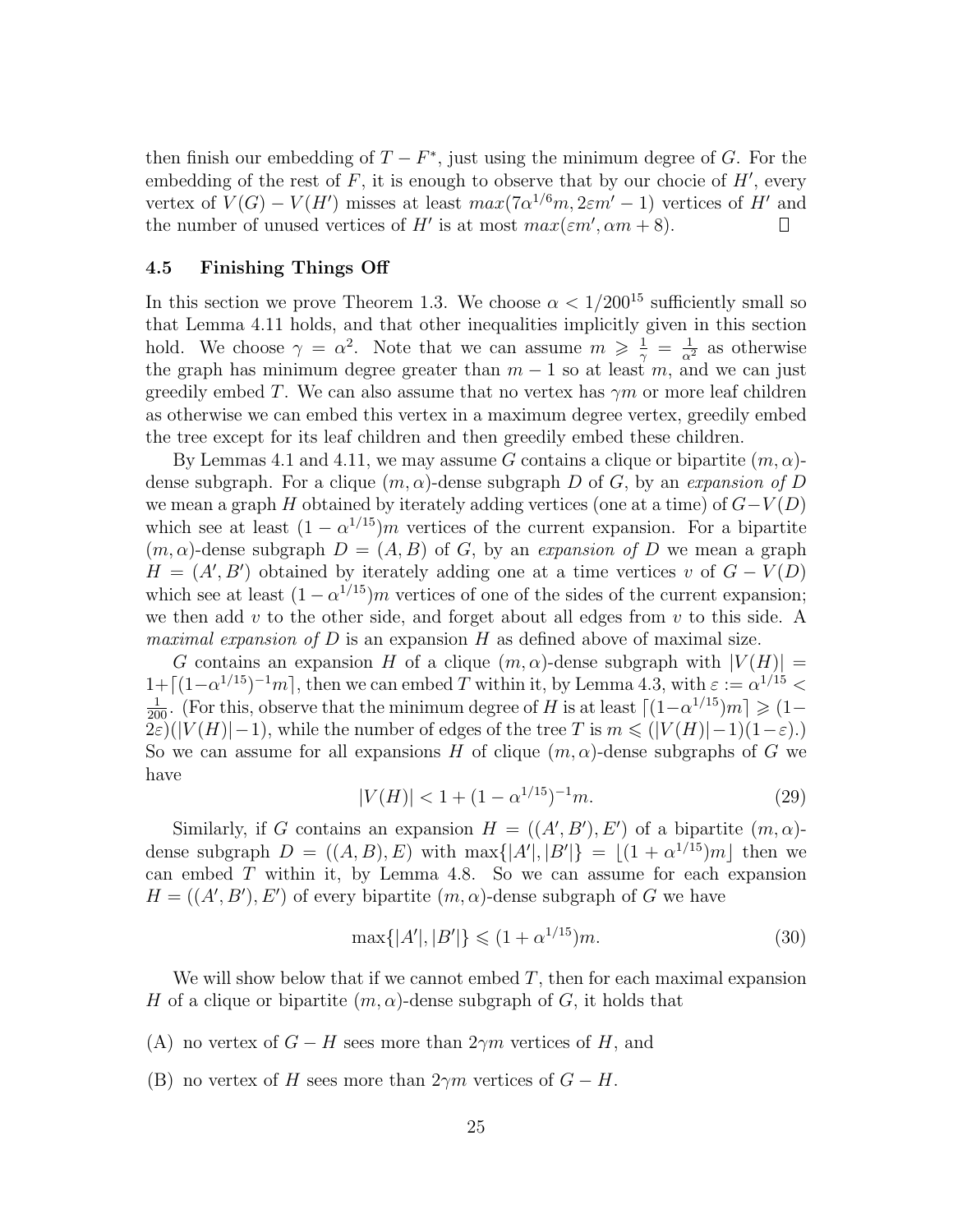Now, assuming (A) and (B) hold, we consider a maximal sequence  $D_1, \ldots, D_\ell$ of clique and bipartite  $(m, \alpha)$ -dense subgraphs of *G*, together with corresponding maximal expansions  $H_1, \ldots, H_\ell$ . More precisely, we choose  $D_i$  as a clique or bipartite  $(m, \alpha)$ -dense subgraph of  $G - \bigcup_{j < i} H_j$ , and let  $H_i$  be its maximal expansion in  $G - \bigcup_{j < i} H_j$ . Note that  $D_i$  is clique or bipartite  $(m, \alpha)$ -dense in *G* and by (B), applied to the graphs  $H_j$  with  $j < i$ , we know that  $H_i$  is also a maximal expansion of  $D_i$  in  $G$ .

We will show below that moreover, if we cannot embed *T*, then

(C) no vertex of  $V(G) - \bigcup_{i=1}^{\ell} H_i$  sees more than  $10\gamma m$  vertices of  $\bigcup_{i=1}^{\ell} H_i$ .

Thus, if  $G - \bigcup_{i=1}^{\ell} H_i$  is non-empty then by Lemmas 4.1 and 4.11, we can embed *T* within it. So, choosing a vertex  $v \in V(G)$  of maximal degree, we can assume that  $v$  is contained in one of the  $H_i$ .

Now if *v* is in the expansion of a bipartite  $(m, \alpha)$ -dense subgraph, then Lemma 4.9, together with  $(30)$  and  $(A)$ , tells us that we can embed *T*. So we can assume *v* is in the expansion *H* of a clique  $(m, \alpha)$ -dense subgraph. If  $|V(H)| \leq 1 + (1 + 3\gamma)m$ , then Lemma 4.5, together with (A) and (B), gives an embedding of *T* in *G*. So  $|V(H)| \geq 1 + (1 + 3\gamma)m$ . Setting  $\varepsilon := \frac{|V(H)| - 1 - m}{|V(H)| - 1}$  we see that (B) guarantees that the minimum degree of *H* is at least  $(1 - \gamma)m - 2\gamma m = (1 - 3\gamma)m$  $(1-2\varepsilon)(|V(H)|-1)$ . Furthermore our upper bound (29) on the size of expansions ensures  $\varepsilon \leq \alpha^{1/15} < \frac{1}{200}$ . Finally our lower bound on  $V(H)$ , ensures that for sufficiently small  $\gamma$ ,  $\varepsilon = 1 - \frac{m}{|V(H)|-1} \geq 1 - \frac{1}{1+3\gamma} = \frac{3\gamma}{1+3\gamma} \geq 2\gamma$ . Hence we can embed *T* using Lemma 4.3.

This completes the proof of the theorem. It only remains to show  $(A)$ ,  $(B)$ and  $(C)$ .

To prove (A) we consider the expansion *H* of some clique or bipartite (*m, α*) dense subgraph *D* of *G*. Note that by the definition of an expansion,  $G - H$  has minimum degree at least  $(\alpha^{1/15} - \gamma)m$ . Let *w* be a vertex outside of *H* with maximum degree into *H*. Let *d* be the number of its neighbours in *H* and assume for a contradiction that  $d > 2\gamma m$ .

Our plan is to find an embedding of *T* in *G*, here is an outline of the proof. We distinguish between two cases: First, we treat the case that *d* is relatively large (almost  $m/2$  or larger). In this case we embed a suitable vertex  $z$  of  $T$  in  $w$ , a few small components of  $T-z$  outside of  $H$ , and the main part of  $T$  in  $H$ . The other case is that *d* is rather small (between  $2\gamma m$  and almost  $m/2$ ). In that case, we embed a suitable vertex *z* of *T* in *w*, and embed into *H* a set *C* of components of *T* − *z* whose union contains a little bit more than *d*, namely  $d + \gamma m$ , vertices. This is possible since  $T - z$  has at most  $\gamma m$  singleton components, and so the number of neighbours of  $z$  in  $\bigcup \mathcal{C}$  is at most *d*. We then embed the rest of  $T$  outside  $H$ . Let us now turn to the details of this plan.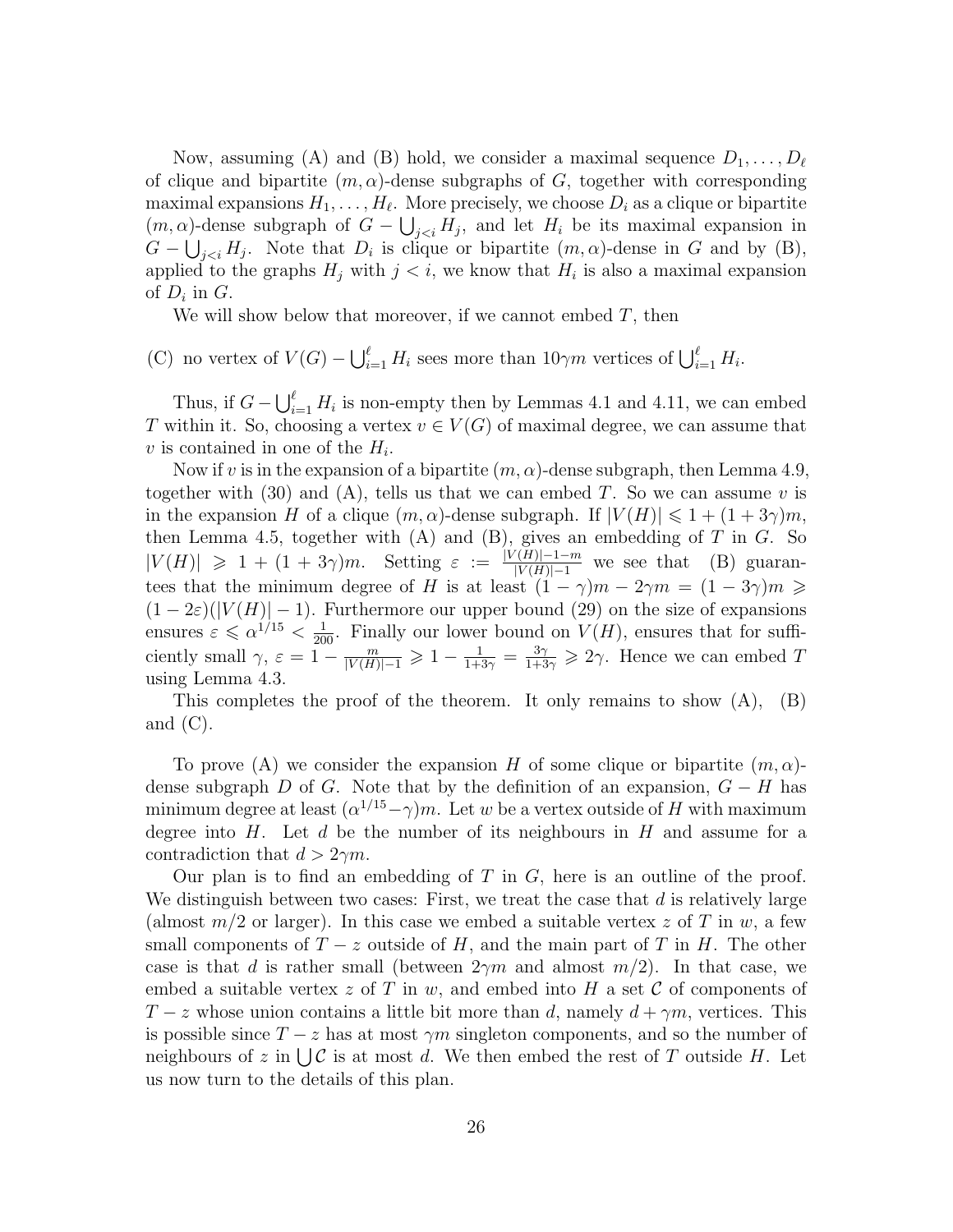**Case 1:**  $d > (\frac{1}{2} - \frac{\alpha^{1/15}}{6})$  $\frac{1}{6}$ )*m*.

In this case we choose a vertex  $z$  of  $T$  such that the largest component of  $T - z$ has at most  $\left(1 - \frac{\alpha^{1/15}}{3}\right)$  $\frac{\sqrt{13}}{3}$ ) $m + 1$  vertices and every other component has fewer than *α* <sup>1</sup>*/*15*m*  $\frac{15}{3}$  vertices (this is possible by Observation 2.3). We embed *z* into *w*. We choose some components including all the (at most  $\gamma m$ ) singleton components, so that the union of these components has between  $\frac{\alpha^{1/15}m}{3}$  $rac{15m}{3}$  and  $rac{2a^{1/15}m}{3}$  $\frac{\sqrt{13}m}{3}$  vertices. We embed these components greedily into *G−H*. Since the remaining components of *T −z* each have at least two vertices, there are at most  $\frac{1}{2}(1 - \frac{\alpha^{1/15}}{3})$  $\frac{3}{3}$ )*m* < *d* of them. We embed the roots (neighbours of *z*) of these components into neighbours of *w* in *H*, preferring vertices of *D*.

We then proceed to embed greedily into *H* all those components of  $T-z$  whose root was embedded in  $H - D$ . If such components exist, then, since there are at most  $4\alpha^{1/15}m$  vertices in  $H - D$  (at most  $((1 - \alpha^{1/15})^{-1} + \alpha^{1/14})m \leqslant 3\alpha^{1/15}m$  if *D* is clique dense by (29), and at most  $4\alpha^{1/15}m$  if *D* is bipartite dense by (30)), and since we preferred vertices of *D* for putting down the roots, we must have embedded at least  $d - 4\alpha^{1/15}m \geqslant \frac{m}{3}$  $\frac{m}{3}$  roots of other components into *D*. So, as we already got rid of singleton components, there are at least  $\frac{m}{3}$  vertices in components whose root is in *D* which we are not yet embedded. Thus, the minimum degree of *H*, which is  $(1 - \alpha^{1/15})m$ , is sufficient for embedding all components with roots in  $H - D$ . Finally, we embed all those components whose root was embedded in *D*. For this, observe that being a  $(m, \alpha)$ -dense subgraph, *D* has minimum degree  $(1 - \alpha^{1/14})m$ , which is sufficient for embedding the rest of *T* (since at least  $\frac{\alpha^{1/15}m}{3}$  $rac{15m}{3}$  vertices of *T* were already embedded outside *H*).

**Case 2:**  $2\gamma m < d \leq (\frac{1}{2} - \frac{\alpha^{1/15}}{6})$  $\frac{1}{6}$ )*m*. Then  $G - H$  has minimum degree

$$
\delta(G - H) \geqslant m - d - \gamma m. \tag{31}
$$

We choose a vertex *z* of *T* such that the largest component  $C_{max}$  of  $T - z$  has fewer than  $1 + m - d - \gamma m$  vertices and every other component has at most  $d + \gamma m$ vertices (possible by Observation 2.3), and embed *z* into *w*. Let  $\mathcal{C}_{T-z}$  be the set of components of *T* − *z*. Take a smallest set  $C \subseteq C_{T-z} - \{C_{max}\}\$  with

$$
d + \gamma m \leqslant |\bigcup_{C \in \mathcal{C}} V(C)|. \tag{32}
$$

Clearly,

$$
|\bigcup_{C \in \mathcal{C}} V(C)| \leq 2d + 2\gamma m. \tag{33}
$$

We claim that moreover,

if *C* has singleton components, then 
$$
|\bigcup_{C \in \mathcal{C}} V(C)| \leq 2d - \lfloor \gamma m \rfloor. \tag{34}
$$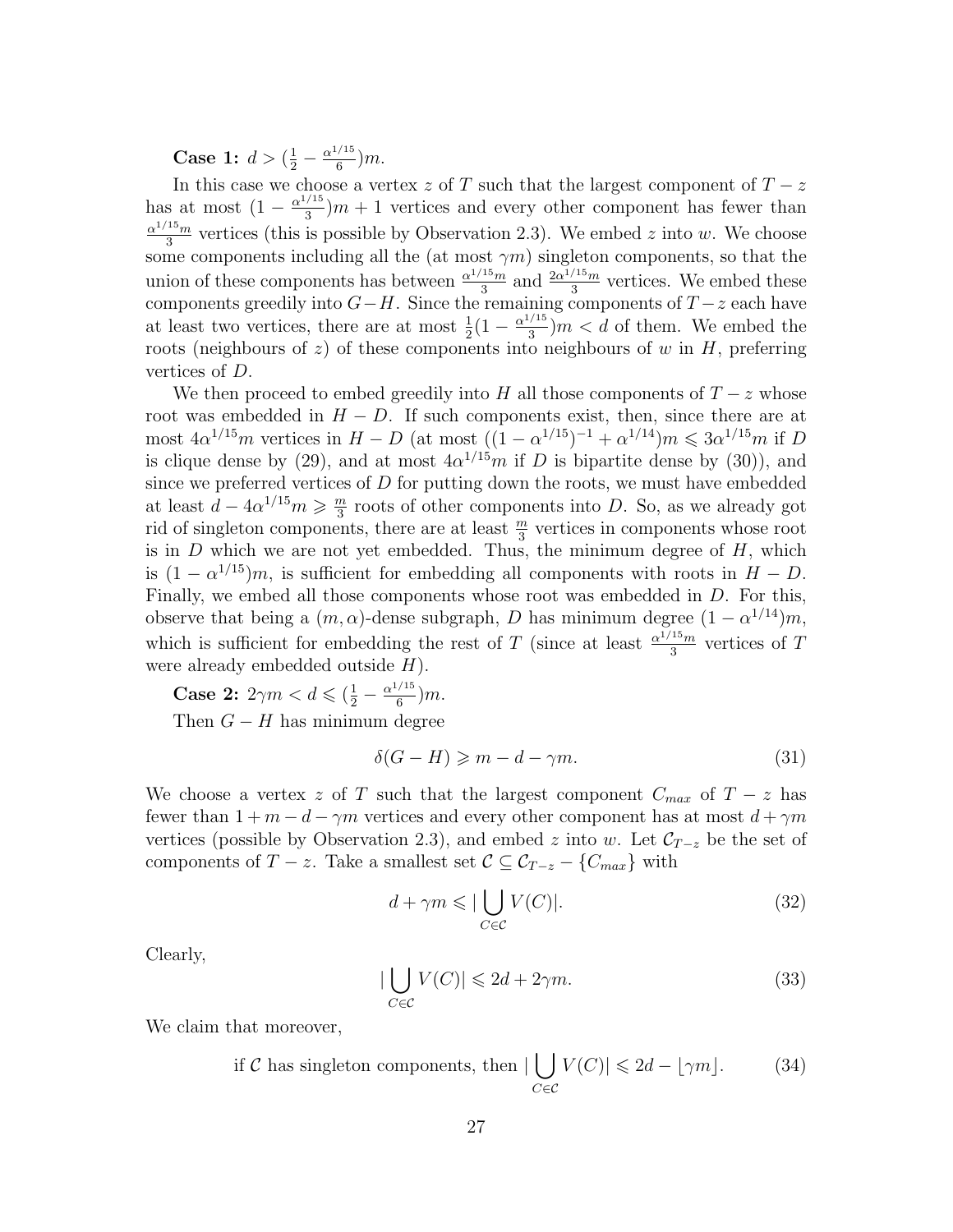In order to see (34) suppose that  $|\bigcup_{C \in \mathcal{C}} V(C)| \geq 2d - |\gamma m| + 1$ . We need to show that *C* has no singleton components. For this, it suffices to observe that by the minimality of *C*, for each component  $C^* \in \mathcal{C}$  we have that  $|\bigcup_{C \in \mathcal{C}, C \neq C^*} V(C)| \leq \lceil d + \gamma m \rceil - 1$ . So

$$
|V(C^*)| \geq 2d - \lfloor \gamma m \rfloor + 1 - (\lceil d + \gamma m \rceil - 1) = d - \lfloor \gamma m \rfloor - \lceil \gamma m \rceil + 2 > 1,
$$

where for the last inequality we apply our hypothesis that  $d > 2\gamma m$ .

Next, we wish to show that

$$
|\mathcal{C}| \leqslant d. \tag{35}
$$

If *C* has singleton components, then there are at most  $|\gamma m|$  such components, and (35) follows from the fact that by (34),

$$
|\mathcal{C}| \leqslant \lfloor \gamma m \rfloor + \frac{|\bigcup_{C \in \mathcal{C}} V(C)| - \lfloor \gamma m \rfloor}{2} \leqslant \lfloor \gamma m \rfloor + \frac{2d - 2 \lfloor \gamma m \rfloor}{2} = d.
$$

If *C* has no singleton components, and additionally,  $|\bigcup_{C \in \mathcal{C}} V(C)| \leq 2d$ , then  $|\mathcal{C}| \leq$  $\frac{|U_{C \in \mathcal{C}} V(C)|}{2}$  ≤ *d*, as desired, so let us now assume that  $|\bigcup_{C \in \mathcal{C}} V(C)| > 2d$ . Then  $|\mathcal{C}|$  ≤ 3, as otherwise the set  $\mathcal{C}'$  obtained from  $\mathcal{C}$  by deleting the smallest component satifies  $|U_{C∈C'}$   $V(C)| > \frac{3}{4}$  $\frac{3}{4} \cdot 2d > d + \gamma m$  (since  $d > 2\gamma m$ ), contradicting the minimality of *C*. Moreover, since  $d > 2\gamma m \geqslant 2$ , we know that  $d \geqslant 3$ . Thus again,  $|\mathcal{C}| \leqslant d$ . This completes the proof of (35).

We now embed  $T - z$ . By (31) and by (32), the minimum degree of  $G - H$  is large enough to greedily embed into  $G - H$  all the components of  $T - z$  that are not in C. Next, we embed the (by  $(35)$  at most d) roots of the components from C into  $H$ , as above preferring vertices in  $D$  over vertices in  $H - D$ . We then embed all components whose root was put into  $H - D$ , and finally embed the components with root embedded in *D*. In order to see that we succeed in embedding all of *T*, we argue similarly as in the previous case: For the components with root in  $H - D$ , note that again, we must have embedded at least  $d - 4\alpha^{1/15}m$  roots of non-singleton components into *D*, so, unless  $d - 4\alpha^{1/15}m < \alpha^{1/15}m$ , we can argue as above that the minimum degree of *H* is sufficient. On the other hand, if  $d - 4\alpha^{1/15}m < \alpha^{1/15}m$ , that is, if  $d < 5\alpha^{1/15}m$ , then by (33),

$$
|\bigcup_{C \in \mathcal{C}} V(C)| \leq 2d + 2\gamma m < 10\alpha^{1/15} m + 2\gamma m,
$$

so again, the minimum degree of *H* is sufficient. For the components with root in *D*, note that as above, the minimum degree of *D* is sufficient for embedding them because by (33) at least

$$
m - |\bigcup_{C \in \mathcal{C}} V(C)| \ge m - 2d - 2\gamma m \ge \frac{\alpha^{1/15} m}{3} - 2\gamma m \ge \alpha^{1/14} m
$$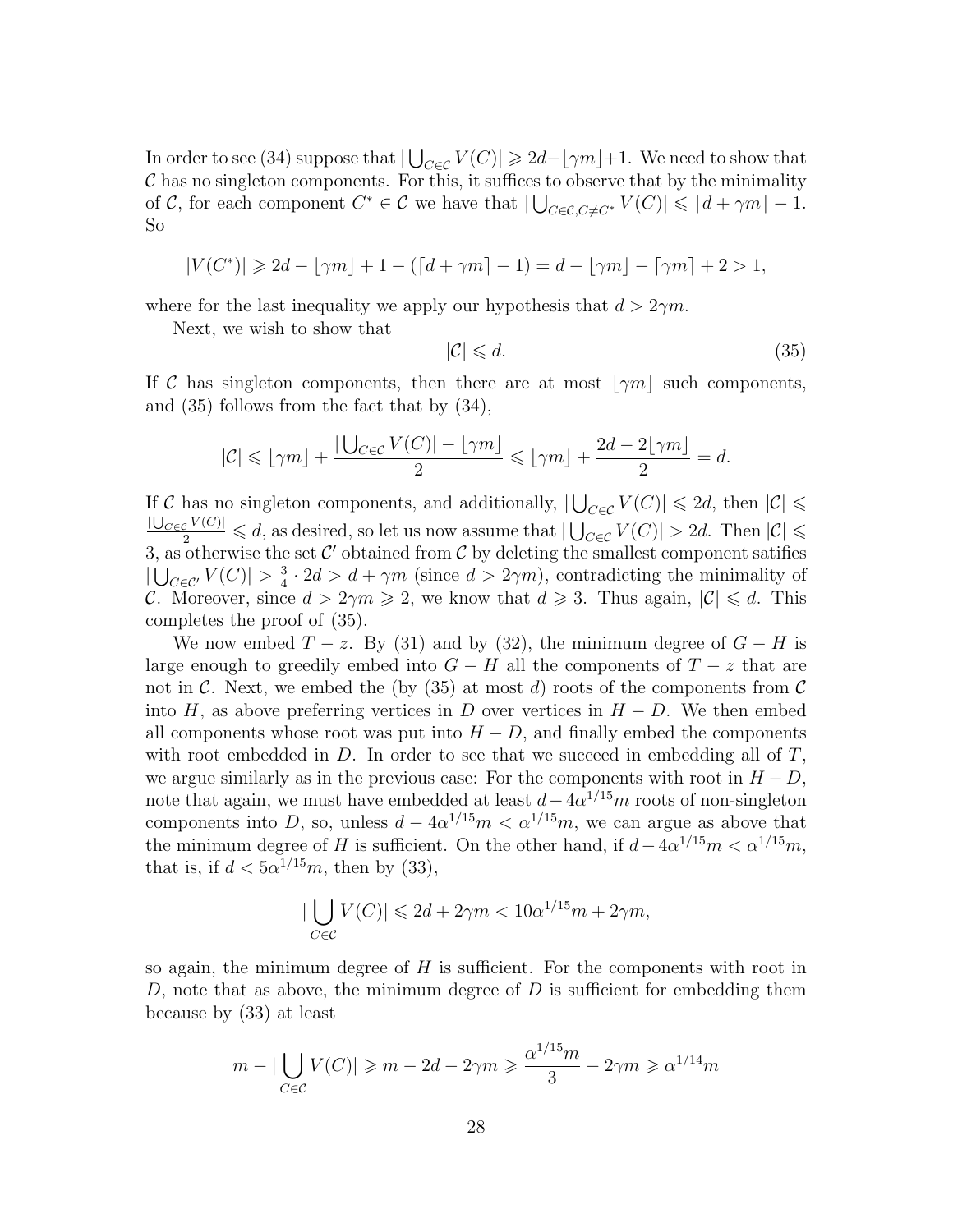vertices of *T* were already embedded outside *H*. This completes the proof of Case 2, and thus of (A).

To prove (B) we consider the expansion *H* of some clique or bipartite (*m, α*) dense subgraph *D* of *G*. We let *w* be a vertex of *H* which has maximum degree  $d_{G-H}(w)$  outside of *H* and set

$$
d := \min\{d_{G-H}(w), \alpha^{1/15}m\}.
$$

Then, *H* has minimum degree at least  $m - d - \gamma m$  (this is clear if  $d = d_{G-H}(w)$ , and follows from the fact that *H* is an expansion in the case that  $d = \alpha^{1/15}m$ ). We embed a separator  $z$  for  $T$  into  $w$ . We choose a minimal set  $C$  of components of *T* − *z* containing at least *d* + *γm* vertices. Since at most *γm* of these components are singletons, we need at most  $\frac{d}{2} + \gamma m < d$  components. Furthermore, their total size is at most  $\frac{m}{2}$  (as the size of the components of  $T - z$  is bounded by this number, since *z* is a separator). The minimum degree of *H* is clearly enough to greedily embed into *H* all those components of  $T-z$  that are not in  $\mathcal{C}$ . We then embed the components from  $C$  into  $G - H$ . We embed the (at most *d*) neighbours of *z* first. After that, the minimum degree of *G − H* (which, by (A), is at least  $(1 - \gamma - 2\gamma)m \geq \frac{m}{2} \geq U_{C \in \mathcal{C}} |V(C)|$  ensures we can embed the remainder of the components from  $C$ . This completes the proof of  $(B)$ .

It remains to prove (C). We shall do so by inductively proving that if we cannot embed  $T$ , then for every  $j$  between 1 and  $\ell$ ,

(C') no vertex of  $V(G) - \bigcup_{i=1}^{j} H_i$  sees more than  $10\gamma m$  vertices of  $\bigcup_{i=1}^{j} H_i$ .

For  $j = 1$ , (C') holds by (A). Assuming (C') holds for  $j - 1$ , let us show that  $(C')$  also holds for *j*. By  $(A)$ , no vertex of  $V(G) - \bigcup_{i=1}^{j} H_i$  sees more than  $10\gamma m + 2\gamma m = 12\gamma m$  vertices of  $\bigcup_{i=1}^{j} H_i$ . Thus,  $G - \bigcup_{i=1}^{j} H_i$  has minimum degree at least  $m - 13\gamma m$ .

Suppose there is a vertex  $w \in V(G) - \bigcup_{i=1}^{j} H_i$  which sees at least  $10\gamma m$  vertices in  $\bigcup_{i=1}^{j} H_i$ . Our aim to show that we can then embed *T*. We embed a separator *z* for *T* into *w*. We choose a minimal set *C* of components of  $T-z$  containing at least  $13\gamma m$  vertices. Since at most  $\gamma m$  of the components in C are singletons, we know that  $|\mathcal{C}| \leq 7\gamma m$ . Furthermore,  $\bigcup_{C \in \mathcal{C}} |V(C)| \leq \frac{m}{2}$  $\frac{m}{2}$ . We then embed the components of *T* − *z* that are not in *C* greedily into  $G - \bigcup_{i=1}^{j} H_i$ , using the minimum degree of  $G - \bigcup_{i=1}^{j} H_i$ . Finally, we embed the components from  $\mathcal{C}$  into  $\bigcup_{i=1}^{j} H_i$ , embedding the (at most  $7\gamma m$ ) neighbours of *z* first, and using the minimum degree of the  $H_i$ for the rest of these components (this works since we embedded at least  $\frac{m}{2}$  vertices outside of  $\bigcup_{i=1}^{j} H_i$ . This shows (C'), and thus completes the proof of (C).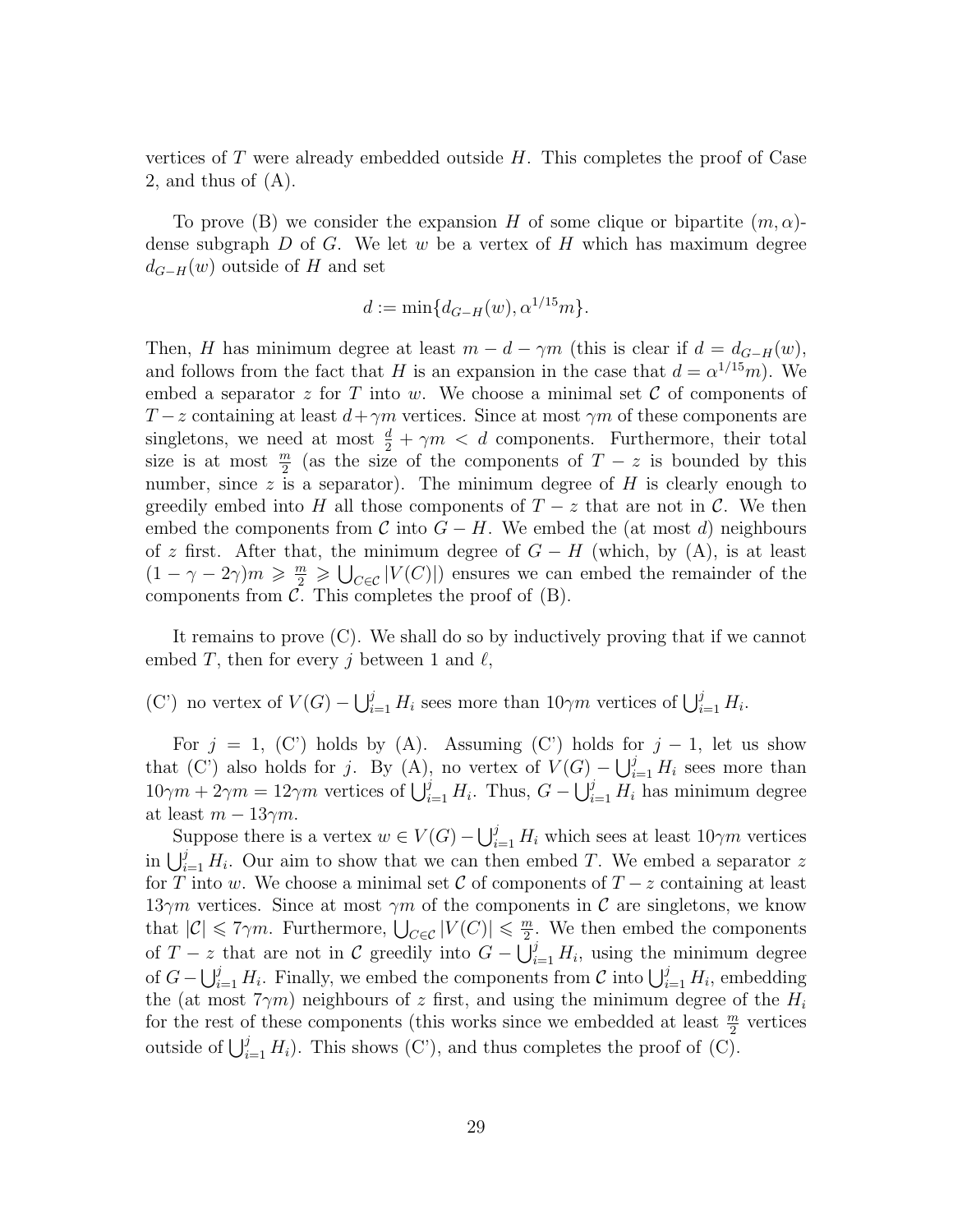### **Acknowledgements**

The authors would like to thanks the referees for their comments which greatly improved the readability and quality of the paper.

# **References**

| [AKS95]              | M. Ajtai, J. Komlós, and E. Szemerédi. On a conjecture of Loebl. In<br>Graph theory, combinatorics, and algorithms, Vol. 1, 2 (Kalamazoo,<br>MI, 1992), 1135–1146. Wiley, New York, 1995.                                                              |
|----------------------|--------------------------------------------------------------------------------------------------------------------------------------------------------------------------------------------------------------------------------------------------------|
| [ASS08]              | N. Alon and J. H. Spencer. <i>The probabilistic method</i> . Wiley, 2008.                                                                                                                                                                              |
| [BD96]               | S. Brandt and E. Dobson. The Erdős-Sós conjecture for graphs of girth<br>5. Discr. Math., 150:411-414, 1996.                                                                                                                                           |
| [Co <sub>0</sub> 09] | O. Cooley. Proof of the Loebl-Komlós-Sós conjecture for large, dense<br>graphs. <i>Discr. Math.</i> , 309(21):6190–6228, 2009.                                                                                                                         |
| [EFLS95]             | P. Erdős, Z. Füredi, M. Loebl, and V. T. Sós. Discrepancy of trees.<br>Studia Sci. Math. Hungar., 30(1-2):47–57, 1995.                                                                                                                                 |
| [Hax01]              | P. E. Haxell. Tree embeddings. J. Graph Theory, $36(3):121-130$ , $2001$ .                                                                                                                                                                             |
|                      | [HKP <sup>+</sup> 17a] J. Hladký, J. Komlós, D. Piguet, M. Simonovits, M. Stein, and E. Sze-<br>merédi. The approximate Loebl-Komlós-Sós Conjecture I: The sparse<br>decomposition. <i>SIAM J. Disc. Math.</i> $31(2):945-982$ , $2017$ .              |
|                      | [HKP <sup>+</sup> 17b] J. Hladký, J. Komlós, D. Piguet, M. Simonovits, M. Stein, and E. Sze-<br>merédi. The approximate Loebl-Komlós-Sós Conjecture II: The rough<br>structure of LKS graphs. $SIAM J. Disc. Math. 31(2):983-1016, 2017.$              |
|                      | [HKP <sup>+</sup> 17c] J. Hladký, J. Komlós, D. Piguet, M. Simonovits, M. Stein, and E. Sze-<br>merédi. The approximate Loebl-Komlós-Sós Conjecture III: The finer<br>structure of LKS graphs. <i>SIAM J. Disc. Math.</i> $31(2):1017-1071$ , $2017$ . |
|                      |                                                                                                                                                                                                                                                        |

- [HKP+17d] J. Hladký, J. Komlós, D. Piguet, M. Simonovits, M. Stein, and E. Szemerédi. The approximate Loebl–Komlós–Sós Conjecture IV: Embedding techniques and the proof of the main result. *SIAM J. Disc. Math.* 31(2):1072–1148, 2017.
- [HP15] J. Hladký and D. Piguet. Loebl–Komlós–Sós Conjecture: dense case. *J. Combin. Theory Ser. B*, 116:123–190, 2016.